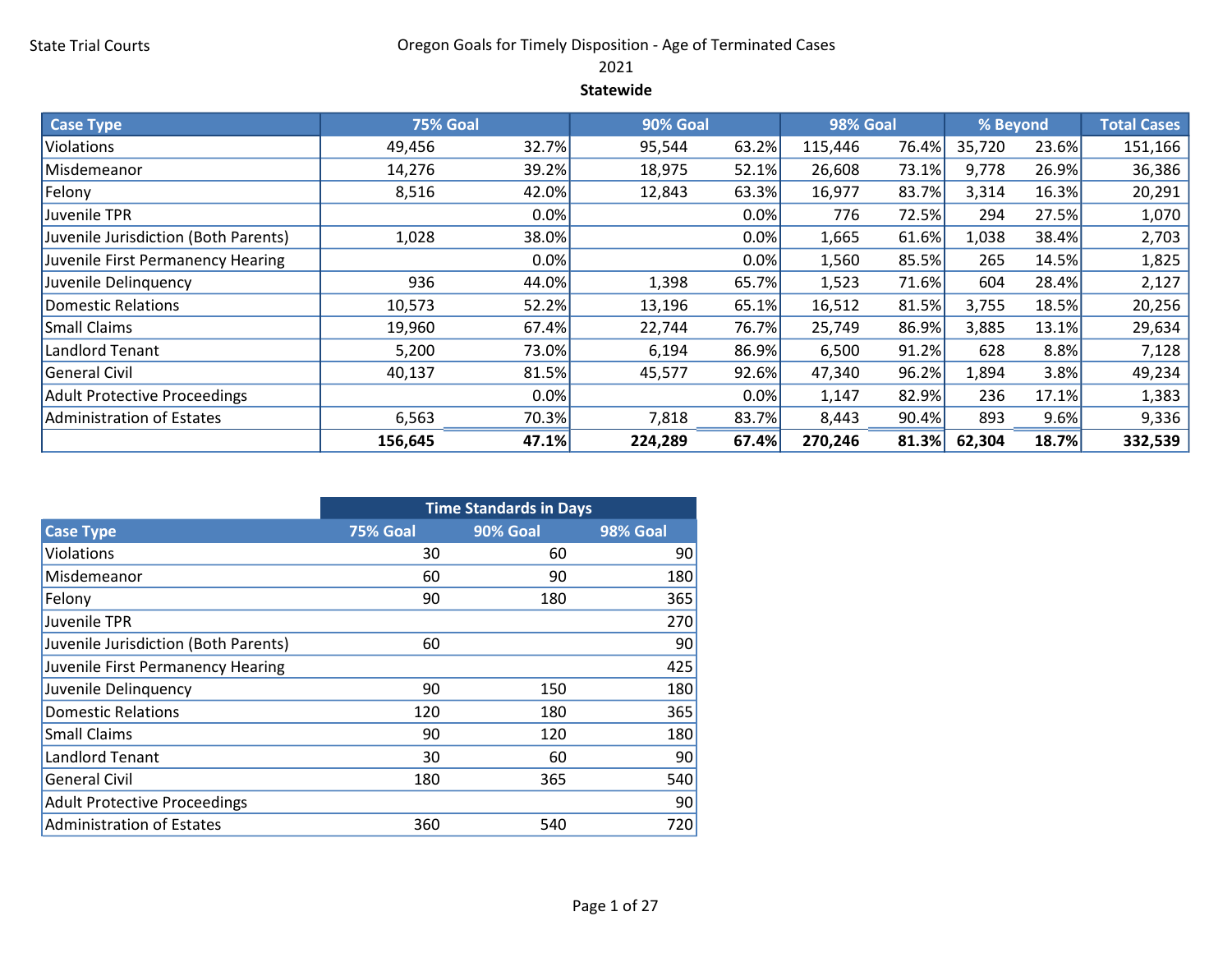2021

General Civil

| <b>Judicial District/Court</b> | 180 Days | 75% Goal |        | 365 Days 90% Goal | 540 Days |        | 98% Goal > 540 Days     | % Beyond | <b>Total Cases</b> |
|--------------------------------|----------|----------|--------|-------------------|----------|--------|-------------------------|----------|--------------------|
| $\mathbf{1}$                   | 2,494    | 87.8%    | 2,662  | 93.8%             | 2,758    | 97.1%  | 77                      | 2.7%     | 2,839              |
| Jackson                        | 2,494    | 87.8%    | 2,662  | 93.8%             | 2,758    | 97.1%  | 77                      | 2.7%     | 2,839              |
| $\overline{2}$                 | 3,580    | 80.0%    | 4,251  | 95.0%             | 4,377    | 97.8%  | 93                      | 2.1%     | 4,476              |
| Lane                           | 3,580    | 80.0%    | 4,251  | 95.0%             | 4,377    | 97.8%  | 93                      | 2.1%     | 4,476              |
| $\overline{\mathbf{3}}$        | 3,350    | 79.8%    | 3,855  | 91.8%             | 4,006    | 95.4%  | 106                     | 2.5%     | 4,198              |
| Marion                         | 3,350    | 79.8%    | 3,855  | 91.8%             | 4,006    | 95.4%  | 106                     | 2.5%     | 4,198              |
| $\overline{a}$                 | 8,490    | 75.6%    | 10,006 | 89.1%             | 10,556   | 94.0%  | 652                     | 5.8%     | 11,225             |
| Multnomah                      | 8,490    | 75.6%    | 10,006 | 89.1%             | 10,556   | 94.0%  | 652                     | 5.8%     | 11,225             |
| 5                              | 3,929    | 86.0%    | 4,371  | 95.7%             | 4,462    | 97.7%  | 103                     | 2.3%     | 4,568              |
| Clackamas                      | 3,929    | 86.0%    | 4,371  | 95.7%             | 4,462    | 97.7%  | 103                     | 2.3%     | 4,568              |
| 6                              | 708      | 71.2%    | 859    | 86.3%             | 891      | 89.5%  | 26                      | 2.6%     | 995                |
| Morrow                         | 81       | 83.5%    | 92     | 94.8%             | 94       | 96.9%  | 3                       | 3.1%     | 97                 |
| Umatilla                       | 627      | 69.8%    | 767    | 85.4%             | 797      | 88.8%  | 23                      | 2.6%     | 898                |
| $\overline{7}$                 | 413      | 85.0%    | 452    | 93.0%             | 468      | 96.3%  | 16                      | 3.3%     | 486                |
| Gilliam                        | 10       | 76.9%    | 13     | 100.0%            | 13       | 100.0% | $\sim$                  | 0.0%     | 13                 |
| <b>Hood River</b>              | 126      | 77.3%    | 146    | 89.6%             | 155      | 95.1%  | 6                       | 3.7%     | 163                |
| Sherman                        | 14       | 93.3%    | 14     | 93.3%             | 15       | 100.0% |                         | 0.0%     | 15                 |
| Wasco                          | 246      | 88.5%    | 262    | 94.2%             | 268      | 96.4%  | 10                      | 3.6%     | 278                |
| Wheeler                        | 17       | 100.0%   | 17     | 100.0%            | 17       | 100.0% |                         | 0.0%     | 17                 |
| 8                              | 145      | 83.3%    | 161    | 92.5%             | 167      | 96.0%  | $\overline{\mathbf{z}}$ | 4.0%     | 174                |
| <b>Baker</b>                   | 145      | 83.3%    | 161    | 92.5%             | 167      | 96.0%  | $\overline{7}$          | 4.0%     | 174                |
| 9                              | 279      | 66.7%    | 310    | 74.2%             | 317      | 75.8%  | 6                       | 1.4%     | 418                |
| Malheur                        | 279      | 66.7%    | 310    | 74.2%             | 317      | 75.8%  | 6                       | 1.4%     | 418                |
| 10                             | 299      | 86.9%    | 327    | 95.1%             | 336      | 97.7%  | $\overline{7}$          | 2.0%     | 344                |
| Union                          | 248      | 86.7%    | 272    | 95.1%             | 279      | 97.6%  | 6                       | 2.1%     | 286                |
| Wallowa                        | 51       | 87.9%    | 55     | 94.8%             | 57       | 98.3%  | $\mathbf{1}$            | 1.7%     | 58                 |
| 11                             | 1,727    | 74.5%    | 1,974  | 85.1%             | 2,099    | 90.5%  | 217                     | 9.4%     | 2,319              |
| Deschutes                      | 1,727    | 74.5%    | 1,974  | 85.1%             | 2,099    | 90.5%  | 217                     | 9.4%     | 2,319              |
| 12                             | 606      | 71.8%    | 717    | 85.0%             | 780      | 92.4%  | 61                      | 7.2%     | 844                |
| Polk                           | 606      | 71.8%    | 717    | 85.0%             | 780      | 92.4%  | 61                      | 7.2%     | 844                |
| 13                             | 632      | 65.4%    | 709    | 73.4%             | 760      | 78.7%  | 204                     | 21.1%    | 966                |
| Klamath                        | 632      | 65.4%    | 709    | 73.4%             | 760      | 78.7%  | 204                     | 21.1%    | 966                |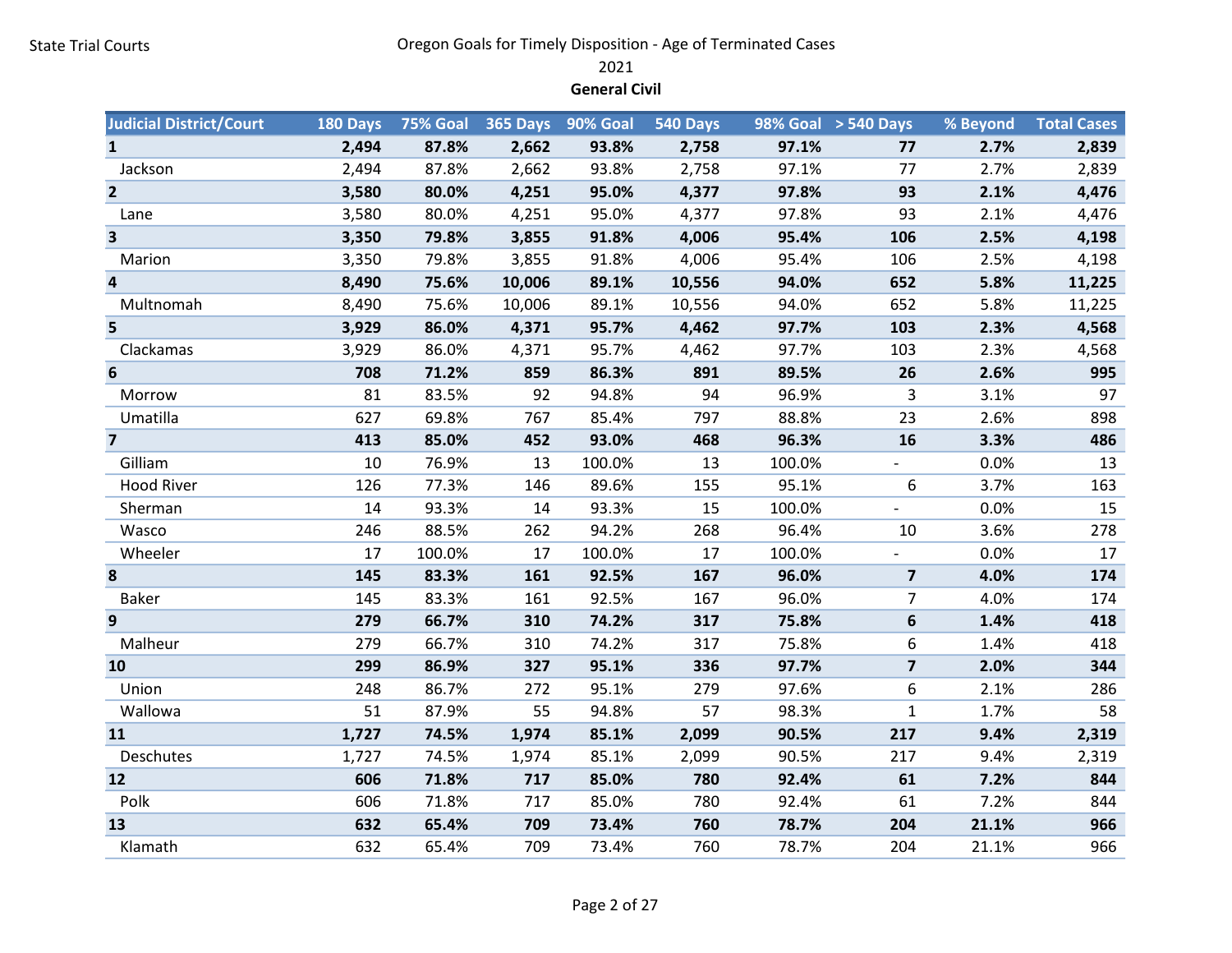2021

General Civil

| <b>Judicial District/Court</b> | 180 Days | 75% Goal | <b>365 Days</b> | 90% Goal | 540 Days |       | 98% Goal > 540 Days | % Beyond | <b>Total Cases</b> |
|--------------------------------|----------|----------|-----------------|----------|----------|-------|---------------------|----------|--------------------|
| 14                             | 1,056    | 89.6%    | 1,132           | 96.0%    | 1,153    | 97.8% | 23                  | 2.0%     | 1,179              |
| Josephine                      | 1,056    | 89.6%    | 1,132           | 96.0%    | 1,153    | 97.8% | 23                  | 2.0%     | 1,179              |
| 15                             | 1,129    | 89.7%    | 1,219           | 96.8%    | 1,244    | 98.8% | 8                   | 0.6%     | 1,259              |
| Coos                           | 802      | 90.1%    | 868             | 97.5%    | 881      | 99.0% | $\overline{2}$      | 0.2%     | 890                |
| Curry                          | 327      | 88.6%    | 351             | 95.1%    | 363      | 98.4% | 6                   | 1.6%     | 369                |
| 16                             | 1,062    | 84.0%    | 1,193           | 94.3%    | 1,236    | 97.7% | 29                  | 2.3%     | 1,265              |
| Douglas                        | 1,062    | 84.0%    | 1,193           | 94.3%    | 1,236    | 97.7% | 29                  | 2.3%     | 1,265              |
| 17                             | 474      | 79.0%    | 557             | 92.8%    | 581      | 96.8% | 18                  | 3.0%     | 600                |
| Lincoln                        | 474      | 79.0%    | 557             | 92.8%    | 581      | 96.8% | 18                  | 3.0%     | 600                |
| 18                             | 486      | 84.7%    | 544             | 94.8%    | 561      | 97.7% | 12                  | 2.1%     | 574                |
| Clatsop                        | 486      | 84.7%    | 544             | 94.8%    | 561      | 97.7% | 12                  | 2.1%     | 574                |
| 19                             | 506      | 83.8%    | 554             | 91.7%    | 578      | 95.7% | 25                  | 4.1%     | 604                |
| Columbia                       | 506      | 83.8%    | 554             | 91.7%    | 578      | 95.7% | 25                  | 4.1%     | 604                |
| 20                             | 5,092    | 84.0%    | 5,738           | 94.6%    | 5,912    | 97.5% | 110                 | 1.8%     | 6,063              |
| Washington                     | 5,092    | 84.0%    | 5,738           | 94.6%    | 5,912    | 97.5% | 110                 | 1.8%     | 6,063              |
| 21                             | 581      | 90.1%    | 618             | 95.8%    | 630      | 97.7% | 14                  | 2.2%     | 645                |
| Benton                         | 581      | 90.1%    | 618             | 95.8%    | 630      | 97.7% | 14                  | 2.2%     | 645                |
| 22                             | 465      | 85.2%    | 507             | 92.9%    | 525      | 96.2% | 17                  | 3.1%     | 546                |
| Crook                          | 244      | 89.4%    | 258             | 94.5%    | 265      | 97.1% | $\overline{7}$      | 2.6%     | 273                |
| Jefferson                      | 221      | 81.0%    | 249             | 91.2%    | 260      | 95.2% | 10                  | 3.7%     | 273                |
| 23                             | 1,294    | 92.0%    | 1,350           | 96.0%    | 1,380    | 98.2% | 22                  | 1.6%     | 1,406              |
| Linn                           | 1,294    | 92.0%    | 1,350           | 96.0%    | 1,380    | 98.2% | 22                  | 1.6%     | 1,406              |
| 24                             | 188      | 87.0%    | 203             | 94.0%    | 209      | 96.8% | $\bf 6$             | 2.8%     | 216                |
| Grant                          | 61       | 80.3%    | 69              | 90.8%    | 72       | 94.7% | 3                   | 3.9%     | 76                 |
| Harney                         | 127      | 90.7%    | 134             | 95.7%    | 137      | 97.9% | 3                   | 2.1%     | 140                |
| 25                             | 811      | 81.5%    | 933             | 93.8%    | 967      | 97.2% | 23                  | 2.3%     | 995                |
| Yamhill                        | 811      | 81.5%    | 933             | 93.8%    | 967      | 97.2% | 23                  | 2.3%     | 995                |
| 26                             | 87       | 72.5%    | 103             | 85.8%    | 104      | 86.7% | 8                   | 6.7%     | 120                |
| Lake                           | 87       | 72.5%    | 103             | 85.8%    | 104      | 86.7% | 8                   | 6.7%     | 120                |
| 27                             | 254      | 87.0%    | 272             | 93.2%    | 283      | 96.9% | 4                   | 1.4%     | 292                |
| Tillamook                      | 254      | 87.0%    | 272             | 93.2%    | 283      | 96.9% | 4                   | 1.4%     | 292                |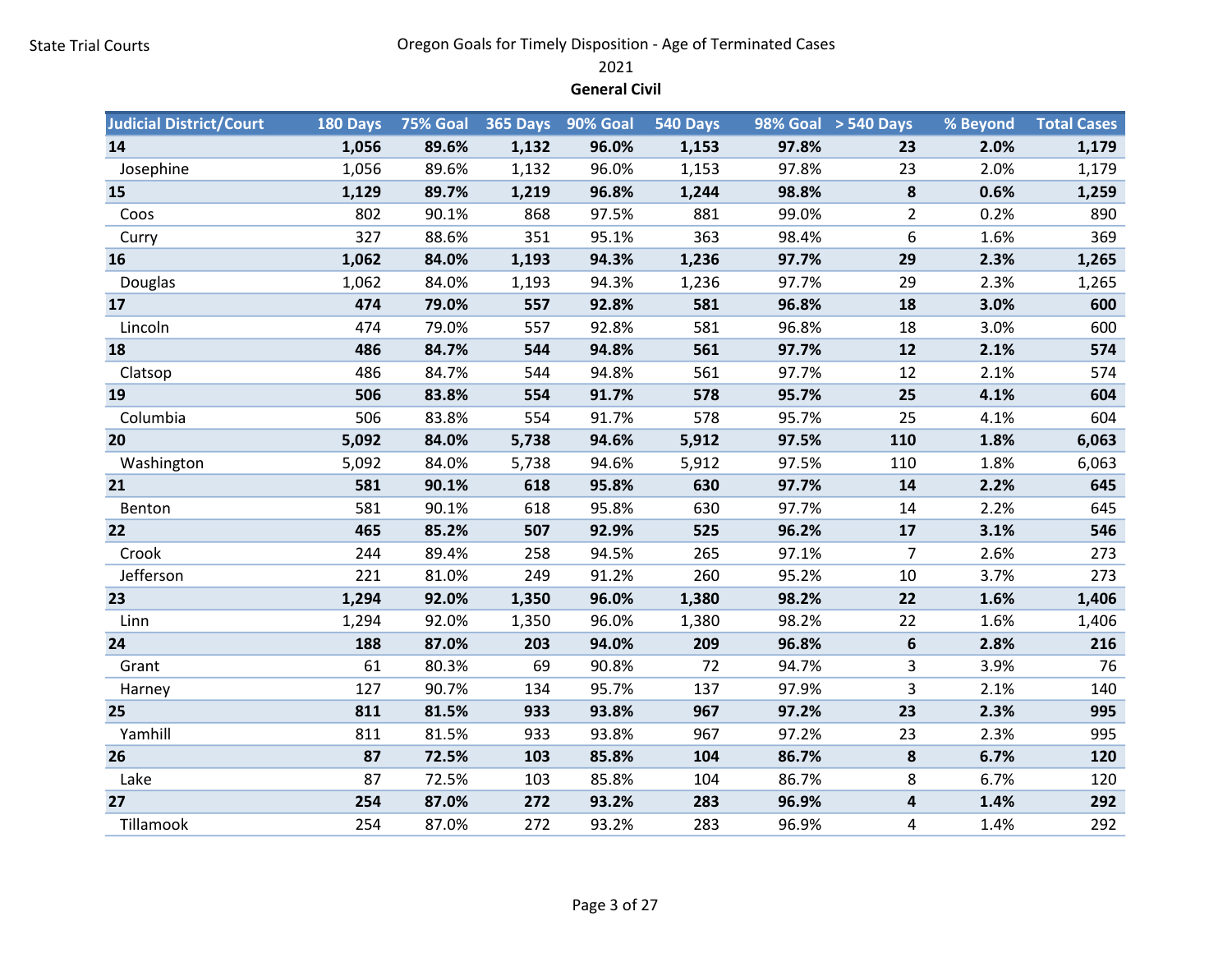2021

Small Claims

| <b>Judicial District/Court</b> | 90 Days        | 75% Goal | 120 Days       | 90% Goal | 180 Days       |        | 98% Goal > 180 Days | % Beyond | <b>Total Cases</b> |
|--------------------------------|----------------|----------|----------------|----------|----------------|--------|---------------------|----------|--------------------|
| $\mathbf{1}$                   | 2,091          | 77.0%    | 2,388          | 88.0%    | 2,582          | 95.1%  | 132                 | 4.9%     | 2,714              |
| Jackson                        | 2,091          | 77.0%    | 2,388          | 88.0%    | 2,582          | 95.1%  | 132                 | 4.9%     | 2,714              |
| $\overline{2}$                 | 1,720          | 55.8%    | 1,929          | 62.6%    | 2,626          | 85.2%  | 456                 | 14.8%    | 3,082              |
| Lane                           | 1,720          | 55.8%    | 1,929          | 62.6%    | 2,626          | 85.2%  | 456                 | 14.8%    | 3,082              |
| 3                              | 1,576          | 64.8%    | 1,927          | 79.3%    | 2,236          | 92.0%  | 195                 | 8.0%     | 2,431              |
| Marion                         | 1,576          | 64.8%    | 1,927          | 79.3%    | 2,236          | 92.0%  | 195                 | 8.0%     | 2,431              |
| $\overline{\mathbf{4}}$        | 2,360          | 59.6%    | 2,666          | 67.3%    | 3,046          | 76.9%  | 913                 | 23.1%    | 3,959              |
| Multnomah                      | 2,360          | 59.6%    | 2,666          | 67.3%    | 3,046          | 76.9%  | 913                 | 23.1%    | 3,959              |
| 5                              | 1,009          | 50.7%    | 1,214          | 61.0%    | 1,410          | 70.8%  | 581                 | 29.2%    | 1,991              |
| Clackamas                      | 1,009          | 50.7%    | 1,214          | 61.0%    | 1,410          | 70.8%  | 581                 | 29.2%    | 1,991              |
| 6                              | 745            | 80.2%    | 813            | 87.5%    | 906            | 97.5%  | 23                  | 2.5%     | 929                |
| Morrow                         | 19             | 59.4%    | 25             | 78.1%    | 32             | 100.0% | $\mathcal{L}^{\pm}$ | 0.0%     | 32                 |
| Umatilla                       | 726            | 80.9%    | 788            | 87.8%    | 874            | 97.4%  | 23                  | 2.6%     | 897                |
| $\overline{\mathbf{z}}$        | 219            | 68.2%    | 261            | 81.3%    | 296            | 92.2%  | 25                  | 7.8%     | 321                |
| Gilliam                        | $\mathbf{1}$   | 100.0%   | $\mathbf{1}$   | 100.0%   | $\mathbf{1}$   | 100.0% | $\overline{a}$      | 0.0%     | $\mathbf{1}$       |
| <b>Hood River</b>              | 57             | 63.3%    | 66             | 73.3%    | 76             | 84.4%  | 14                  | 15.6%    | 90                 |
| Sherman                        | 4              | 57.1%    | 5              | 71.4%    | 6              | 85.7%  | 1                   | 14.3%    | $\overline{7}$     |
| Wasco                          | 157            | 70.4%    | 189            | 84.8%    | 213            | 95.5%  | 10                  | 4.5%     | 223                |
| 8                              | $\overline{2}$ | 100.0%   | $\overline{2}$ | 100.0%   | $\overline{2}$ | 100.0% |                     | 0.0%     | $\overline{2}$     |
| <b>Baker</b>                   | $\overline{2}$ | 100.0%   | $\overline{2}$ | 100.0%   | 2              | 100.0% |                     | 0.0%     | $\overline{2}$     |
| 9                              | 55             | 67.1%    | 66             | 80.5%    | 80             | 97.6%  | $\overline{2}$      | 2.4%     | 82                 |
| Malheur                        | 55             | 67.1%    | 66             | 80.5%    | 80             | 97.6%  | $\overline{2}$      | 2.4%     | 82                 |
| 10                             | 216            | 86.4%    | 234            | 93.6%    | 246            | 98.4%  | 4                   | 1.6%     | 250                |
| Union                          | 199            | 88.4%    | 213            | 94.7%    | 222            | 98.7%  | 3                   | 1.3%     | 225                |
| Wallowa                        | 17             | 68.0%    | 21             | 84.0%    | 24             | 96.0%  | $\mathbf{1}$        | 4.0%     | 25                 |
| 11                             | 653            | 52.5%    | 728            | 58.5%    | 781            | 62.8%  | 463                 | 37.2%    | 1,244              |
| Deschutes                      | 653            | 52.5%    | 728            | 58.5%    | 781            | 62.8%  | 463                 | 37.2%    | 1,244              |
| 12                             | 317            | 71.6%    | 354            | 79.9%    | 434            | 98.0%  | $\boldsymbol{9}$    | 2.0%     | 443                |
| Polk                           | 317            | 71.6%    | 354            | 79.9%    | 434            | 98.0%  | 9                   | 2.0%     | 443                |
| 13                             | 731            | 68.1%    | 796            | 74.1%    | 842            | 78.4%  | 232                 | 21.6%    | 1,074              |
| Klamath                        | 731            | 68.1%    | 796            | 74.1%    | 842            | 78.4%  | 232                 | 21.6%    | 1,074              |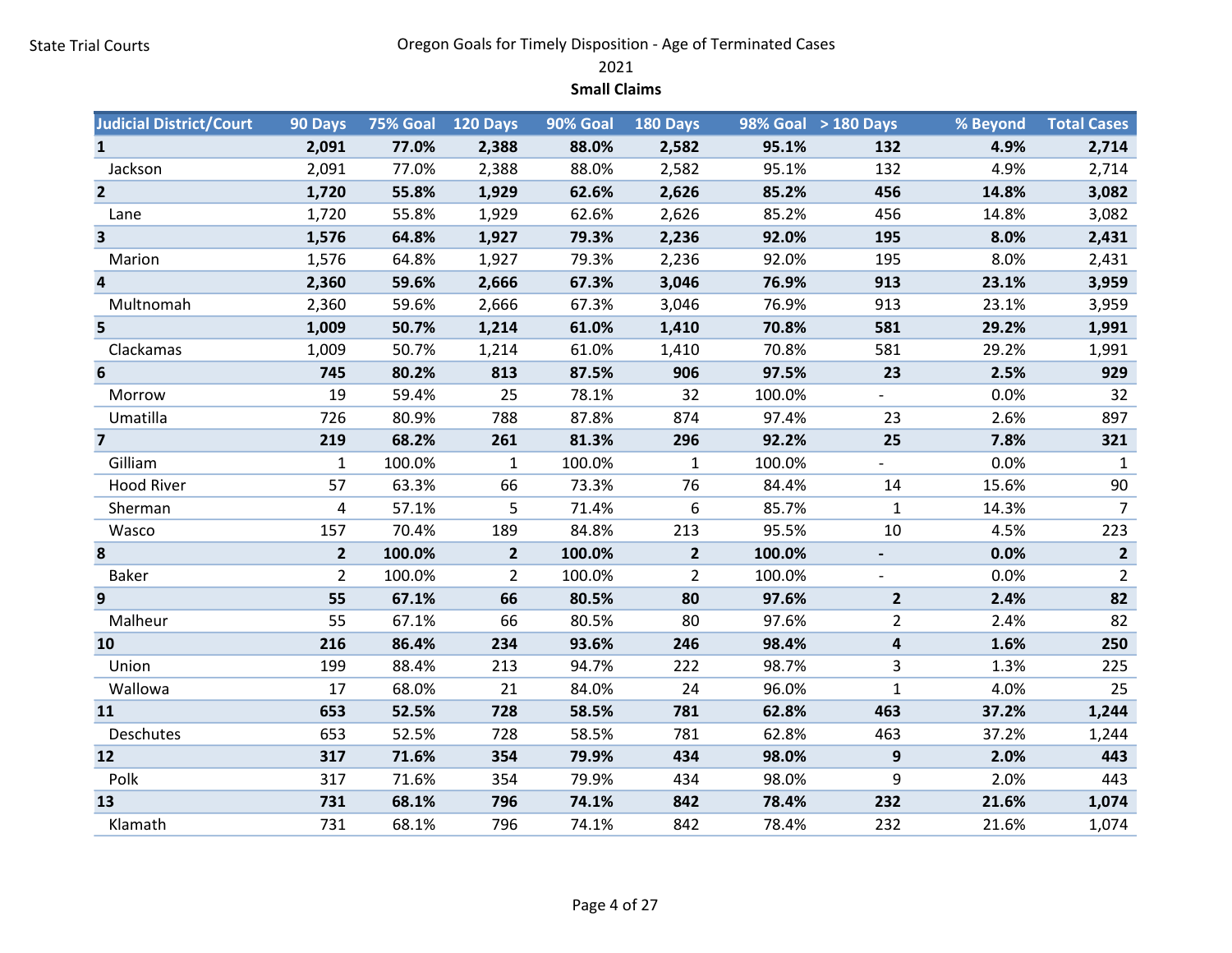2021

Small Claims

| <b>Judicial District/Court</b> | 90 Days | 75% Goal | 120 Days | 90% Goal | $180$ Days |       | 98% Goal > 180 Days | % Beyond | <b>Total Cases</b> |
|--------------------------------|---------|----------|----------|----------|------------|-------|---------------------|----------|--------------------|
| 14                             | 805     | 80.7%    | 890      | 89.2%    | 952        | 95.4% | 46                  | 4.6%     | 998                |
| Josephine                      | 805     | 80.7%    | 890      | 89.2%    | 952        | 95.4% | 46                  | 4.6%     | 998                |
| 15                             | 1,138   | 91.0%    | 1,188    | 95.0%    | 1,232      | 98.5% | 19                  | 1.5%     | 1,251              |
| Coos                           | 972     | 93.0%    | 1,005    | 96.2%    | 1,035      | 99.0% | 10                  | 1.0%     | 1,045              |
| Curry                          | 166     | 80.6%    | 183      | 88.8%    | 197        | 95.6% | 9                   | 4.4%     | 206                |
| 16                             | 1,013   | 70.8%    | 1,226    | 85.7%    | 1,325      | 92.6% | 106                 | 7.4%     | 1,431              |
| Douglas                        | 1,013   | 70.8%    | 1,226    | 85.7%    | 1,325      | 92.6% | 106                 | 7.4%     | 1,431              |
| 17                             | 236     | 65.2%    | 267      | 73.8%    | 320        | 88.4% | 42                  | 11.6%    | 362                |
| Lincoln                        | 236     | 65.2%    | 267      | 73.8%    | 320        | 88.4% | 42                  | 11.6%    | 362                |
| 18                             | 398     | 74.3%    | 434      | 81.0%    | 464        | 86.6% | 72                  | 13.4%    | 536                |
| Clatsop                        | 398     | 74.3%    | 434      | 81.0%    | 464        | 86.6% | 72                  | 13.4%    | 536                |
| 19                             | 157     | 60.6%    | 188      | 72.6%    | 213        | 82.2% | 46                  | 17.8%    | 259                |
| Columbia                       | 157     | 60.6%    | 188      | 72.6%    | 213        | 82.2% | 46                  | 17.8%    | 259                |
| 20                             | 1,628   | 66.6%    | 1,869    | 76.5%    | 2,189      | 89.6% | 254                 | 10.4%    | 2,443              |
| Washington                     | 1,628   | 66.6%    | 1,869    | 76.5%    | 2,189      | 89.6% | 254                 | 10.4%    | 2,443              |
| 21                             | 510     | 74.2%    | 545      | 79.3%    | 625        | 91.0% | 62                  | 9.0%     | 687                |
| Benton                         | 510     | 74.2%    | 545      | 79.3%    | 625        | 91.0% | 62                  | 9.0%     | 687                |
| 22                             | 231     | 60.3%    | 290      | 75.7%    | 345        | 90.1% | 38                  | 9.9%     | 383                |
| Crook                          | 104     | 52.0%    | 132      | 66.0%    | 177        | 88.5% | 23                  | 11.5%    | 200                |
| Jefferson                      | 127     | 69.4%    | 158      | 86.3%    | 168        | 91.8% | 15                  | 8.2%     | 183                |
| 23                             | 1,573   | 78.9%    | 1,852    | 92.9%    | 1,929      | 96.7% | 65                  | 3.3%     | 1,994              |
| Linn                           | 1,573   | 78.9%    | 1,852    | 92.9%    | 1,929      | 96.7% | 65                  | 3.3%     | 1,994              |
| 25                             | 531     | 75.6%    | 565      | 80.5%    | 611        | 87.0% | 91                  | 13.0%    | 702                |
| Yamhill                        | 531     | 75.6%    | 565      | 80.5%    | 611        | 87.0% | 91                  | 13.0%    | 702                |
| 26                             | 46      | 69.7%    | 52       | 78.8%    | 57         | 86.4% | 9                   | 13.6%    | 66                 |
| Lake                           | 46      | 69.7%    | 52       | 78.8%    | 57         | 86.4% | 9                   | 13.6%    | 66                 |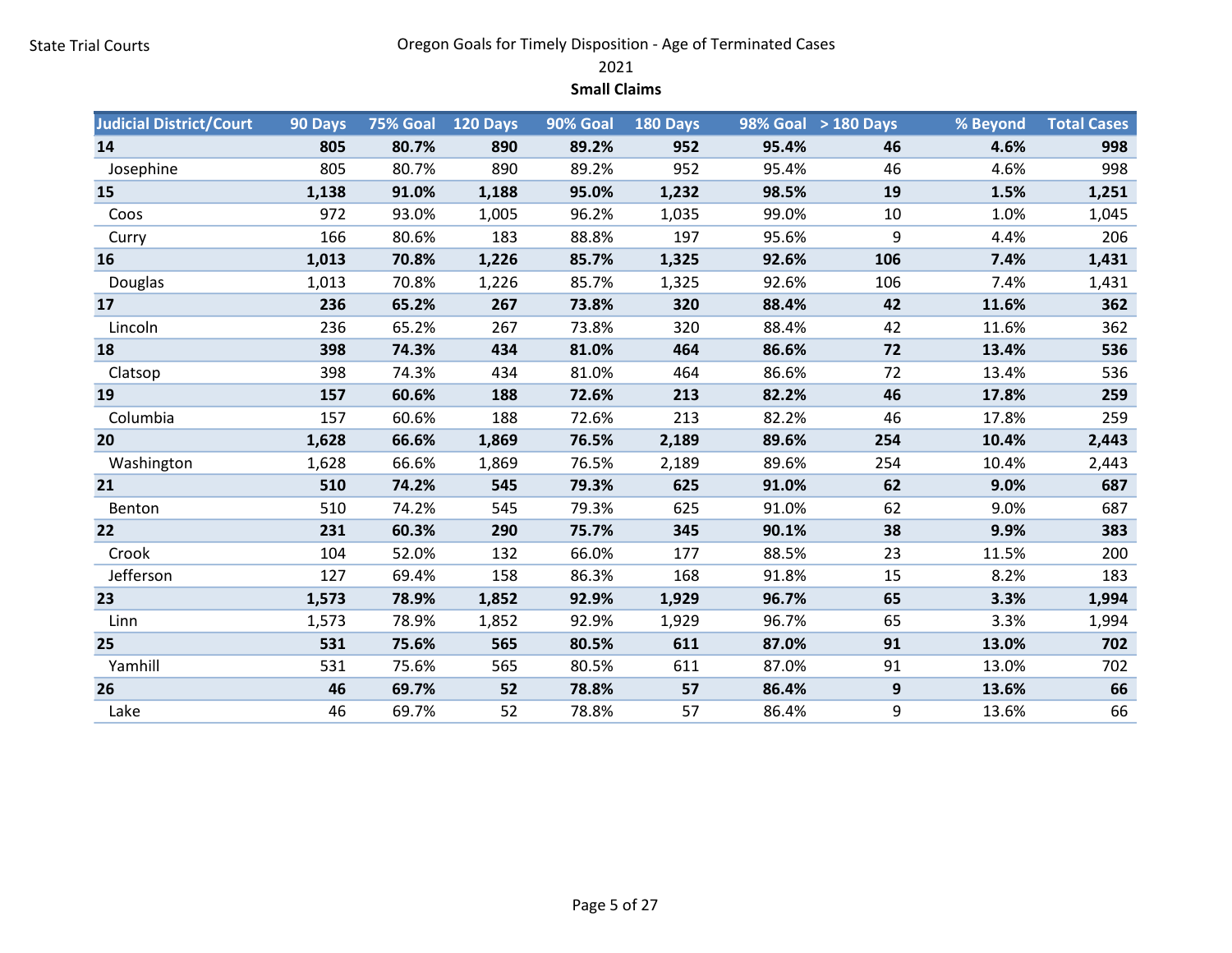2021

# Residential Landlord/Tenant: FEDs

| <b>Judicial District/Court</b> |                          | 30 Days 75% Goal | 60 Days        | 90% Goal | 90 Days        | 98% Goal |                          | > 90 Days % Beyond | <b>Total Cases</b> |
|--------------------------------|--------------------------|------------------|----------------|----------|----------------|----------|--------------------------|--------------------|--------------------|
| $\mathbf{1}$                   | 287                      | 55.8%            | 379            | 73.7%    | 394            | 76.7%    | 120                      | 23.3%              | 514                |
| Jackson                        | 287                      | 55.8%            | 379            | 73.7%    | 394            | 76.7%    | 120                      | 23.3%              | 514                |
| $\overline{2}$                 | 352                      | 56.5%            | 545            | 87.5%    | 591            | 94.9%    | 32                       | 5.1%               | 623                |
| Lane                           | 352                      | 56.5%            | 545            | 87.5%    | 591            | 94.9%    | 32                       | 5.1%               | 623                |
| $\overline{\mathbf{3}}$        | 847                      | 89.8%            | 900            | 95.4%    | 930            | 98.6%    | 13                       | 1.4%               | 943                |
| Marion                         | 847                      | 89.8%            | 900            | 95.4%    | 930            | 98.6%    | 13                       | 1.4%               | 943                |
| $\overline{\mathbf{4}}$        | 1,337                    | 74.9%            | 1,560          | 87.4%    | 1,635          | 91.6%    | 150                      | 8.4%               | 1,785              |
| Multnomah                      | 1,337                    | 74.9%            | 1,560          | 87.4%    | 1,635          | 91.6%    | 150                      | 8.4%               | 1,785              |
| 5                              | 115                      | 70.1%            | 144            | 87.8%    | 148            | 90.2%    | 16                       | 9.8%               | 164                |
| Clackamas                      | 115                      | 70.1%            | 144            | 87.8%    | 148            | 90.2%    | 16                       | 9.8%               | 164                |
| 6                              | 83                       | 48.3%            | 130            | 75.6%    | 150            | 87.2%    | 22                       | 12.8%              | 172                |
| Morrow                         | 13                       | 72.2%            | 16             | 88.9%    | 16             | 88.9%    | $\overline{2}$           | 11.1%              | 18                 |
| Umatilla                       | 70                       | 45.5%            | 114            | 74.0%    | 134            | 87.0%    | 20                       | 13.0%              | 154                |
| $\overline{7}$                 | 32                       | 84.2%            | 37             | 97.4%    | 38             | 100.0%   |                          | 0.0%               | 38                 |
| <b>Hood River</b>              | 4                        | 80.0%            | 4              | 80.0%    | 5              | 100.0%   | $\overline{\phantom{a}}$ | 0.0%               | $\sqrt{5}$         |
| Wasco                          | 28                       | 87.5%            | 32             | 100.0%   | 32             | 100.0%   | $\overline{\phantom{a}}$ | 0.0%               | 32                 |
| Wheeler                        | $\overline{\phantom{a}}$ | 0.0%             | $\mathbf{1}$   | 100.0%   | $\mathbf{1}$   | 100.0%   | $\overline{\phantom{a}}$ | 0.0%               | $\mathbf{1}$       |
| 8                              | $\overline{2}$           | 100.0%           | $\overline{2}$ | 100.0%   | $\overline{2}$ | 100.0%   |                          | 0.0%               | $\overline{2}$     |
| <b>Baker</b>                   | $\overline{2}$           | 100.0%           | $\overline{2}$ | 100.0%   | $\overline{2}$ | 100.0%   | $\sim$                   | 0.0%               | $\overline{2}$     |
| 9                              | 14                       | 63.6%            | 20             | 90.9%    | 20             | 90.9%    | $\overline{2}$           | 9.1%               | 22                 |
| Malheur                        | 14                       | 63.6%            | 20             | 90.9%    | 20             | 90.9%    | $\overline{2}$           | 9.1%               | 22                 |
| 10                             | 38                       | 66.7%            | 46             | 80.7%    | 52             | 91.2%    | 5                        | 8.8%               | 57                 |
| Union                          | 36                       | 73.5%            | 38             | 77.6%    | 44             | 89.8%    | 5                        | 10.2%              | 49                 |
| Wallowa                        | $\overline{2}$           | 25.0%            | 8              | 100.0%   | 8              | 100.0%   | $\overline{\phantom{0}}$ | 0.0%               | $8\phantom{1}$     |
| 11                             | 134                      | 58.3%            | 165            | 71.7%    | 176            | 76.5%    | 54                       | 23.5%              | 230                |
| Deschutes                      | 134                      | 58.3%            | 165            | 71.7%    | 176            | 76.5%    | 54                       | 23.5%              | 230                |
| 12                             | 137                      | 93.8%            | 144            | 98.6%    | 144            | 98.6%    | $2^{\circ}$              | 1.4%               | 146                |
| Polk                           | 137                      | 93.8%            | 144            | 98.6%    | 144            | 98.6%    | $\overline{2}$           | 1.4%               | 146                |
| 13                             | 171                      | 63.1%            | 206            | 76.0%    | 214            | 79.0%    | 57                       | 21.0%              | 271                |
| Klamath                        | 171                      | 63.1%            | 206            | 76.0%    | 214            | 79.0%    | 57                       | 21.0%              | 271                |
| 14                             | 141                      | 77.0%            | 170            | 92.9%    | 174            | 95.1%    | 9                        | 4.9%               | 183                |
| Josephine                      | 141                      | 77.0%            | 170            | 92.9%    | 174            | 95.1%    | 9                        | 4.9%               | 183                |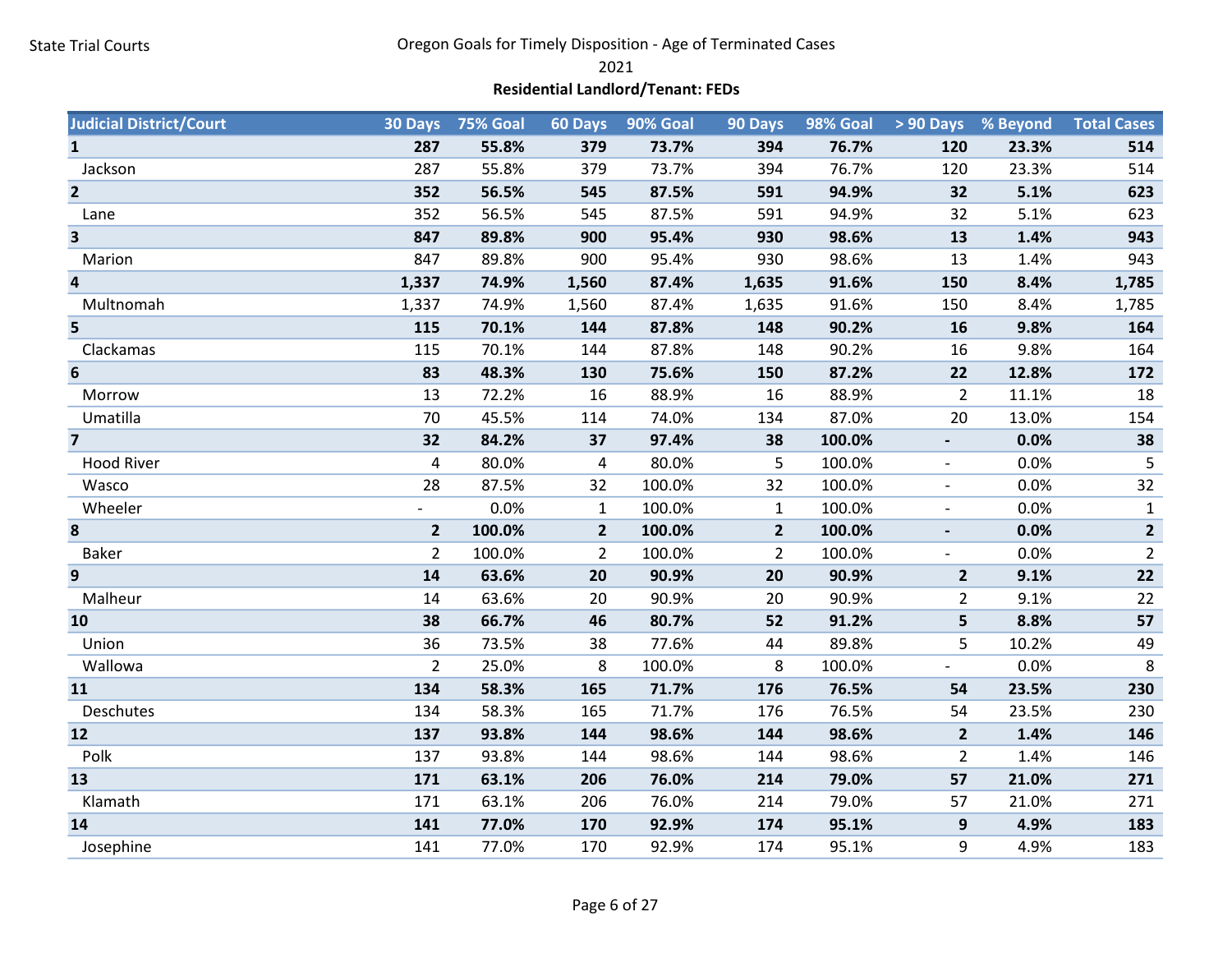2021

# Residential Landlord/Tenant: FEDs

| <b>Judicial District/Court</b> | 30 Days                  | <b>75% Goal</b> | 60 Days                  | 90% Goal | 90 Days        | 98% Goal |                          | > 90 Days % Beyond | <b>Total Cases</b> |
|--------------------------------|--------------------------|-----------------|--------------------------|----------|----------------|----------|--------------------------|--------------------|--------------------|
| 15                             | 217                      | 87.9%           | 225                      | 91.1%    | 228            | 92.3%    | 19                       | 7.7%               | 247                |
| Coos                           | 170                      | 92.4%           | 177                      | 96.2%    | 177            | 96.2%    | 7                        | 3.8%               | 184                |
| Curry                          | 47                       | 74.6%           | 48                       | 76.2%    | 51             | 81.0%    | 12                       | 19.0%              | 63                 |
| 16                             | 190                      | 80.5%           | 213                      | 90.3%    | 226            | 95.8%    | 10                       | 4.2%               | 236                |
| Douglas                        | 190                      | 80.5%           | 213                      | 90.3%    | 226            | 95.8%    | 10                       | 4.2%               | 236                |
| 17                             | 91                       | 89.2%           | 98                       | 96.1%    | 100            | 98.0%    | $\overline{2}$           | 2.0%               | 102                |
| Lincoln                        | 91                       | 89.2%           | 98                       | 96.1%    | 100            | 98.0%    | $\overline{2}$           | 2.0%               | 102                |
| 18                             | 59                       | 77.6%           | 67                       | 88.2%    | 69             | 90.8%    | $\overline{7}$           | 9.2%               | 76                 |
| Clatsop                        | 59                       | 77.6%           | 67                       | 88.2%    | 69             | 90.8%    | 7                        | 9.2%               | 76                 |
| 19                             | 28                       | 40.6%           | 36                       | 52.2%    | 36             | 52.2%    | 33                       | 47.8%              | 69                 |
| Columbia                       | 28                       | 40.6%           | 36                       | 52.2%    | 36             | 52.2%    | 33                       | 47.8%              | 69                 |
| 20                             | 449                      | 72.3%           | 549                      | 88.4%    | 588            | 94.7%    | 33                       | 5.3%               | 621                |
| Washington                     | 449                      | 72.3%           | 549                      | 88.4%    | 588            | 94.7%    | 33                       | 5.3%               | 621                |
| 21                             | 92                       | 84.4%           | 102                      | 93.6%    | 102            | 93.6%    | $\overline{\mathbf{z}}$  | 6.4%               | 109                |
| Benton                         | 92                       | 84.4%           | 102                      | 93.6%    | 102            | 93.6%    | $\overline{7}$           | 6.4%               | 109                |
| 22                             | 72                       | 75.0%           | 85                       | 88.5%    | 87             | 90.6%    | 9                        | 9.4%               | 96                 |
| Crook                          | 38                       | 79.2%           | 42                       | 87.5%    | 43             | 89.6%    | 5                        | 10.4%              | 48                 |
| Jefferson                      | 34                       | 70.8%           | 43                       | 89.6%    | 44             | 91.7%    | 4                        | 8.3%               | 48                 |
| 23                             | 170                      | 72.0%           | 209                      | 88.6%    | 222            | 94.1%    | 14                       | 5.9%               | 236                |
| Linn                           | 170                      | 72.0%           | 209                      | 88.6%    | 222            | 94.1%    | 14                       | 5.9%               | 236                |
| 24                             | $\overline{\phantom{a}}$ | 0.0%            | $\mathbf{1}$             | 50.0%    | $\overline{2}$ | 100.0%   | $\blacksquare$           | 0.0%               | $\overline{2}$     |
| Grant                          | $\overline{\phantom{a}}$ | 0.0%            | $\mathbf{1}$             | 100.0%   | $\mathbf{1}$   | 100.0%   | $\blacksquare$           | 0.0%               | $\mathbf{1}$       |
| Harney                         | $\overline{\phantom{0}}$ | 0.0%            | $\overline{\phantom{a}}$ | 0.0%     | $\mathbf{1}$   | 100.0%   | $\overline{\phantom{a}}$ | 0.0%               | $\mathbf{1}$       |
| 25                             | 114                      | 82.0%           | 124                      | 89.2%    | 132            | 95.0%    | $\overline{7}$           | 5.0%               | 139                |
| Yamhill                        | 114                      | 82.0%           | 124                      | 89.2%    | 132            | 95.0%    | $\overline{7}$           | 5.0%               | 139                |
| 26                             | $\overline{\mathbf{z}}$  | 58.3%           | 8                        | 66.7%    | 8              | 66.7%    | 4                        | 33.3%              | 12                 |
| Lake                           | $\overline{7}$           | 58.3%           | 8                        | 66.7%    | 8              | 66.7%    | 4                        | 33.3%              | 12                 |
| 27                             | 21                       | 63.6%           | 29                       | 87.9%    | 32             | 97.0%    | $\mathbf{1}$             | 3.0%               | 33                 |
| Tillamook                      | 21                       | 63.6%           | 29                       | 87.9%    | 32             | 97.0%    | $\mathbf{1}$             | 3.0%               | 33                 |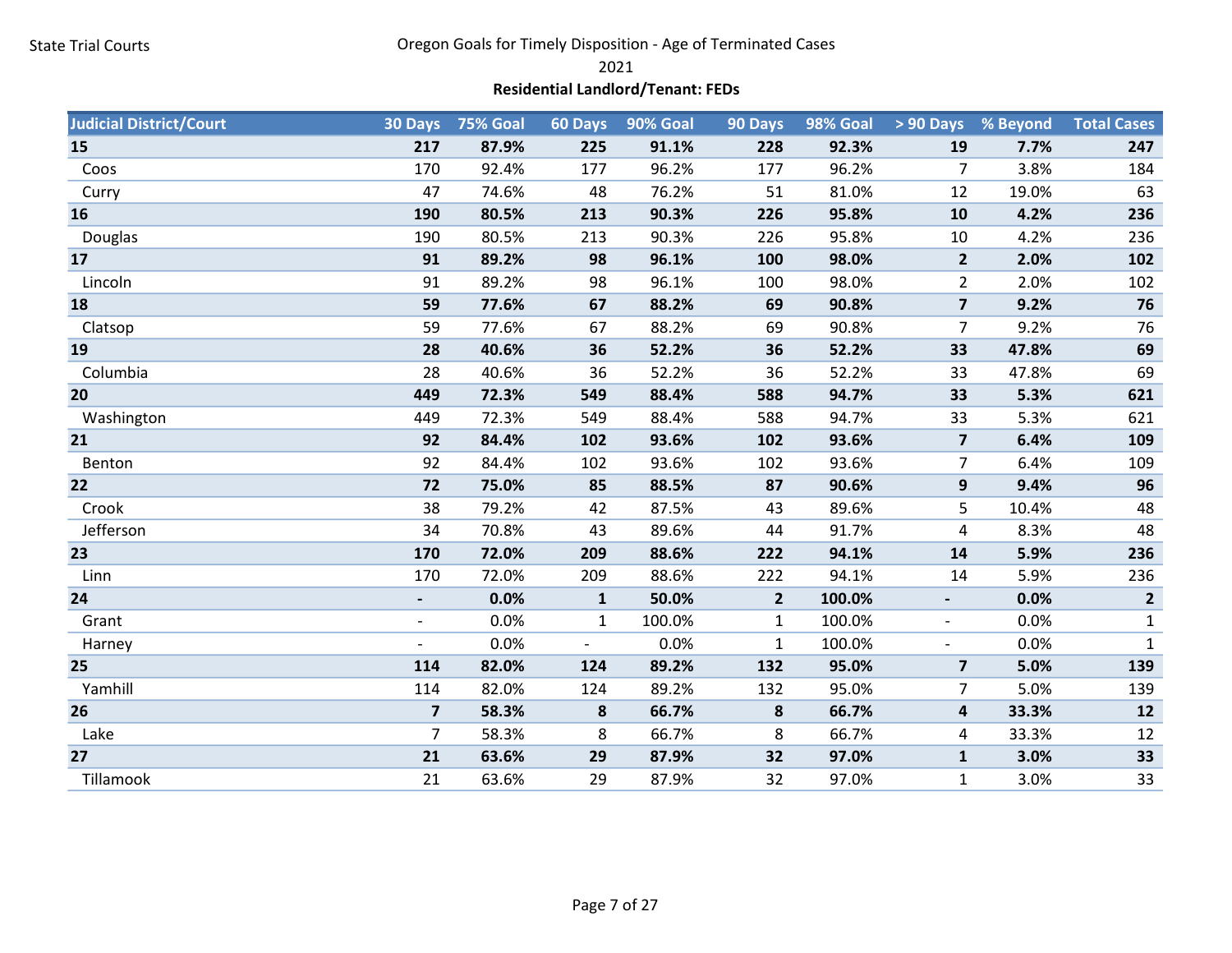2021

#### Domestic Relations

| <b>Judicial District/Court</b> | 120 Days |       | 75% Goal 180 Days | <b>90% Goal</b> | 365 Days |        | $98\%$ Goal $\rightarrow$ 365 Days | % Beyond | <b>Total Cases</b> |
|--------------------------------|----------|-------|-------------------|-----------------|----------|--------|------------------------------------|----------|--------------------|
| $\mathbf{1}$                   | 828      | 68.7% | 957               | 79.4%           | 1,107    | 91.9%  | 98                                 | 8.1%     | 1,205              |
| Jackson                        | 828      | 68.7% | 957               | 79.4%           | 1,107    | 91.9%  | 98                                 | 8.1%     | 1,205              |
| $\overline{2}$                 | 1,014    | 55.5% | 1,351             | 74.0%           | 1,693    | 92.7%  | 133                                | 7.3%     | 1,826              |
| Lane                           | 1,014    | 55.5% | 1,351             | 74.0%           | 1,693    | 92.7%  | 133                                | 7.3%     | 1,826              |
| 3                              | 1,028    | 56.3% | 1,380             | 75.5%           | 1,689    | 92.4%  | 138                                | 7.6%     | 1,827              |
| Marion                         | 1,028    | 56.3% | 1,380             | 75.5%           | 1,689    | 92.4%  | 138                                | 7.6%     | 1,827              |
| 4                              | 1,365    | 34.1% | 1,649             | 41.1%           | 2,088    | 52.1%  | 1,920                              | 47.9%    | 4,008              |
| Multnomah                      | 1,365    | 34.1% | 1,649             | 41.1%           | 2,088    | 52.1%  | 1,920                              | 47.9%    | 4,008              |
| 5                              | 920      | 56.1% | 1,155             | 70.5%           | 1,483    | 90.5%  | 156                                | 9.5%     | 1,639              |
| Clackamas                      | 920      | 56.1% | 1,155             | 70.5%           | 1,483    | 90.5%  | 156                                | 9.5%     | 1,639              |
| 6                              | 214      | 47.9% | 301               | 67.3%           | 390      | 87.2%  | 57                                 | 12.8%    | 447                |
| Morrow                         | 23       | 40.4% | 37                | 64.9%           | 51       | 89.5%  | 6                                  | 10.5%    | 57                 |
| Umatilla                       | 191      | 49.0% | 264               | 67.7%           | 339      | 86.9%  | 51                                 | 13.1%    | 390                |
| $\overline{7}$                 | 190      | 62.3% | 226               | 74.1%           | 268      | 87.9%  | 37                                 | 12.1%    | 305                |
| Gilliam                        | 6        | 60.0% | 7                 | 70.0%           | 9        | 90.0%  | $\mathbf{1}$                       | 10.0%    | 10                 |
| <b>Hood River</b>              | 63       | 63.6% | 74                | 74.7%           | 86       | 86.9%  | 13                                 | 13.1%    | 99                 |
| Sherman                        | 8        | 61.5% | 10                | 76.9%           | 13       | 100.0% |                                    | 0.0%     | 13                 |
| Wasco                          | 110      | 62.1% | 132               | 74.6%           | 155      | 87.6%  | 22                                 | 12.4%    | 177                |
| Wheeler                        | 3        | 50.0% | 3                 | 50.0%           | 5        | 83.3%  | $\mathbf{1}$                       | 16.7%    | 6                  |
| 8                              | 53       | 56.4% | 65                | 69.1%           | 82       | 87.2%  | 12                                 | 12.8%    | 94                 |
| <b>Baker</b>                   | 53       | 56.4% | 65                | 69.1%           | 82       | 87.2%  | 12                                 | 12.8%    | 94                 |
| 9                              | 96       | 71.1% | 112               | 83.0%           | 128      | 94.8%  | $\overline{\mathbf{z}}$            | 5.2%     | 135                |
| Malheur                        | 96       | 71.1% | 112               | 83.0%           | 128      | 94.8%  | $\overline{7}$                     | 5.2%     | 135                |
| 10                             | 126      | 66.3% | 150               | 78.9%           | 177      | 93.2%  | 13                                 | 6.8%     | 190                |
| Union                          | 99       | 65.1% | 115               | 75.7%           | 140      | 92.1%  | 12                                 | 7.9%     | 152                |
| Wallowa                        | 27       | 71.1% | 35                | 92.1%           | 37       | 97.4%  | $\mathbf{1}$                       | 2.6%     | 38                 |
| 11                             | 551      | 58.0% | 681               | 71.7%           | 828      | 87.2%  | 122                                | 12.8%    | 950                |
| Deschutes                      | 551      | 58.0% | 681               | 71.7%           | 828      | 87.2%  | 122                                | 12.8%    | 950                |
| 12                             | 254      | 63.2% | 298               | 74.1%           | 366      | 91.0%  | 36                                 | 9.0%     | 402                |
| Polk                           | 254      | 63.2% | 298               | 74.1%           | 366      | 91.0%  | 36                                 | 9.0%     | 402                |
| 13                             | 226      | 48.1% | 287               | 61.1%           | 362      | 77.0%  | 108                                | 23.0%    | 470                |
| Klamath                        | 226      | 48.1% | 287               | 61.1%           | 362      | 77.0%  | 108                                | 23.0%    | 470                |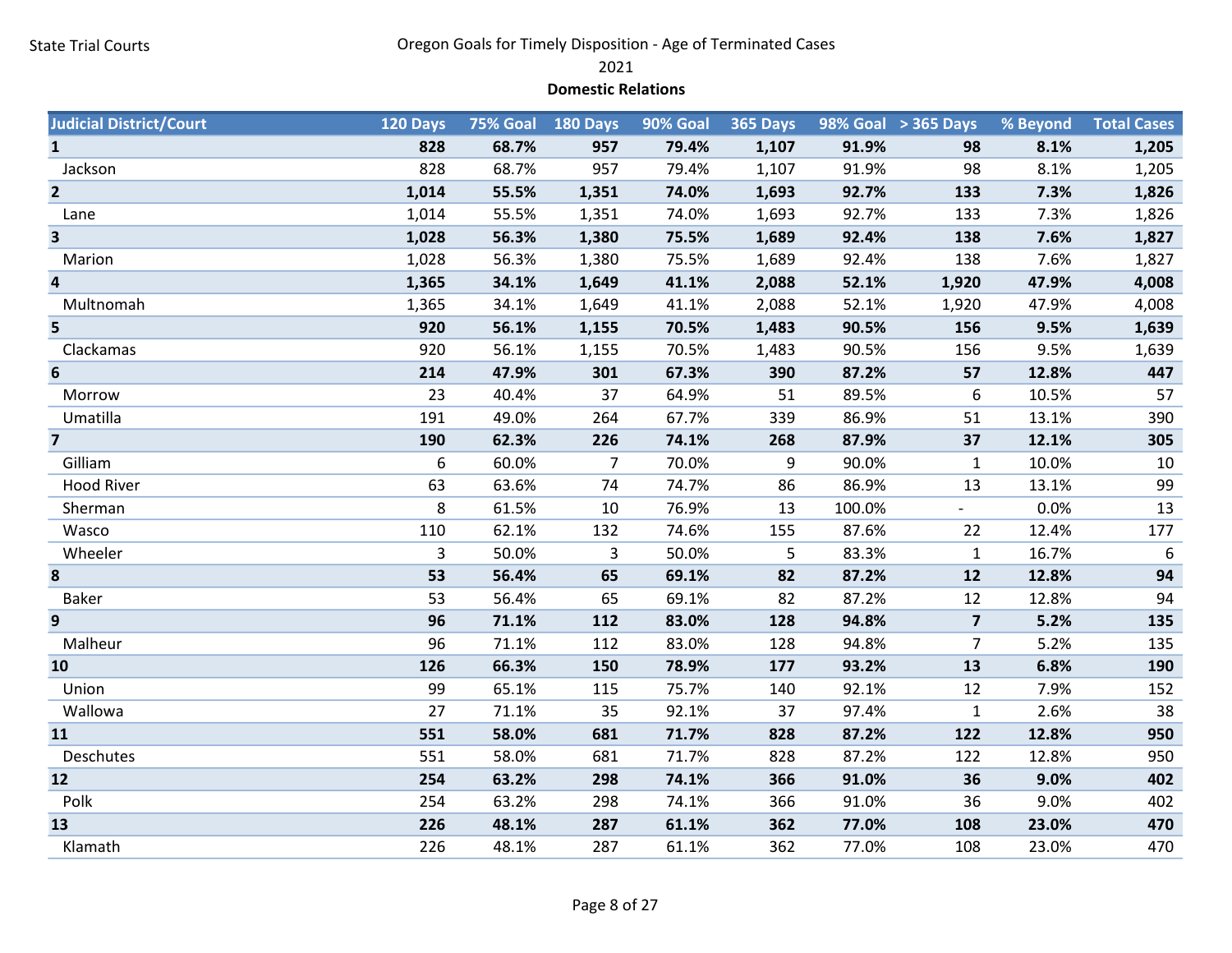2021

#### Domestic Relations

| <b>Judicial District/Court</b> | 120 Days | 75% Goal | 180 Days | 90% Goal | <b>365 Days</b> |       | 98% Goal > 365 Days     | % Beyond | <b>Total Cases</b> |
|--------------------------------|----------|----------|----------|----------|-----------------|-------|-------------------------|----------|--------------------|
| 14                             | 322      | 71.1%    | 381      | 84.1%    | 431             | 95.1% | 22                      | 4.9%     | 453                |
| Josephine                      | 322      | 71.1%    | 381      | 84.1%    | 431             | 95.1% | 22                      | 4.9%     | 453                |
| 15                             | 306      | 62.4%    | 389      | 79.4%    | 474             | 96.7% | 16                      | 3.3%     | 490                |
| Coos                           | 231      | 62.6%    | 298      | 80.8%    | 358             | 97.0% | 11                      | 3.0%     | 369                |
| Curry                          | 75       | 62.0%    | 91       | 75.2%    | 116             | 95.9% | 5                       | 4.1%     | 121                |
| 16                             | 272      | 47.2%    | 337      | 58.5%    | 493             | 85.6% | 83                      | 14.4%    | 576                |
| Douglas                        | 272      | 47.2%    | 337      | 58.5%    | 493             | 85.6% | 83                      | 14.4%    | 576                |
| 17                             | 158      | 56.0%    | 204      | 72.3%    | 251             | 89.0% | 31                      | 11.0%    | 282                |
| Lincoln                        | 158      | 56.0%    | 204      | 72.3%    | 251             | 89.0% | 31                      | 11.0%    | 282                |
| 18                             | 129      | 60.3%    | 146      | 68.2%    | 188             | 87.9% | 26                      | 12.1%    | 214                |
| Clatsop                        | 129      | 60.3%    | 146      | 68.2%    | 188             | 87.9% | 26                      | 12.1%    | 214                |
| 19                             | 130      | 47.8%    | 163      | 59.9%    | 224             | 82.4% | 48                      | 17.6%    | 272                |
| Columbia                       | 130      | 47.8%    | 163      | 59.9%    | 224             | 82.4% | 48                      | 17.6%    | 272                |
| 20                             | 1,146    | 45.8%    | 1,532    | 61.3%    | 2,028           | 81.1% | 473                     | 18.9%    | 2,501              |
| Washington                     | 1,146    | 45.8%    | 1,532    | 61.3%    | 2,028           | 81.1% | 473                     | 18.9%    | 2,501              |
| 21                             | 179      | 62.4%    | 214      | 74.6%    | 258             | 89.9% | 29                      | 10.1%    | 287                |
| Benton                         | 179      | 62.4%    | 214      | 74.6%    | 258             | 89.9% | 29                      | 10.1%    | 287                |
| 22                             | 146      | 55.7%    | 181      | 69.1%    | 227             | 86.6% | 35                      | 13.4%    | 262                |
| Crook                          | 75       | 50.7%    | 98       | 66.2%    | 127             | 85.8% | 21                      | 14.2%    | 148                |
| Jefferson                      | 71       | 62.3%    | 83       | 72.8%    | 100             | 87.7% | 14                      | 12.3%    | 114                |
| 23                             | 495      | 71.4%    | 557      | 80.4%    | 642             | 92.6% | 51                      | 7.4%     | 693                |
| Linn                           | 495      | 71.4%    | 557      | 80.4%    | 642             | 92.6% | 51                      | 7.4%     | 693                |
| 24                             | 48       | 67.6%    | 56       | 78.9%    | 64              | 90.1% | $\overline{\mathbf{z}}$ | 9.9%     | 71                 |
| Grant                          | 23       | 57.5%    | 28       | 70.0%    | 35              | 87.5% | 5                       | 12.5%    | 40                 |
| Harney                         | 25       | 80.6%    | 28       | 90.3%    | 29              | 93.5% | $\overline{2}$          | 6.5%     | 31                 |
| 25                             | 280      | 56.7%    | 319      | 64.6%    | 424             | 85.8% | 70                      | 14.2%    | 494                |
| Yamhill                        | 280      | 56.7%    | 319      | 64.6%    | 424             | 85.8% | 70                      | 14.2%    | 494                |
| 26                             | 26       | 59.1%    | 29       | 65.9%    | 37              | 84.1% | $\overline{\mathbf{z}}$ | 15.9%    | 44                 |
| Lake                           | 26       | 59.1%    | 29       | 65.9%    | 37              | 84.1% | $\overline{7}$          | 15.9%    | 44                 |
| 27                             | 71       | 59.7%    | 76       | 63.9%    | 110             | 92.4% | 9                       | 7.6%     | 119                |
| Tillamook                      | 71       | 59.7%    | 76       | 63.9%    | 110             | 92.4% | 9                       | 7.6%     | 119                |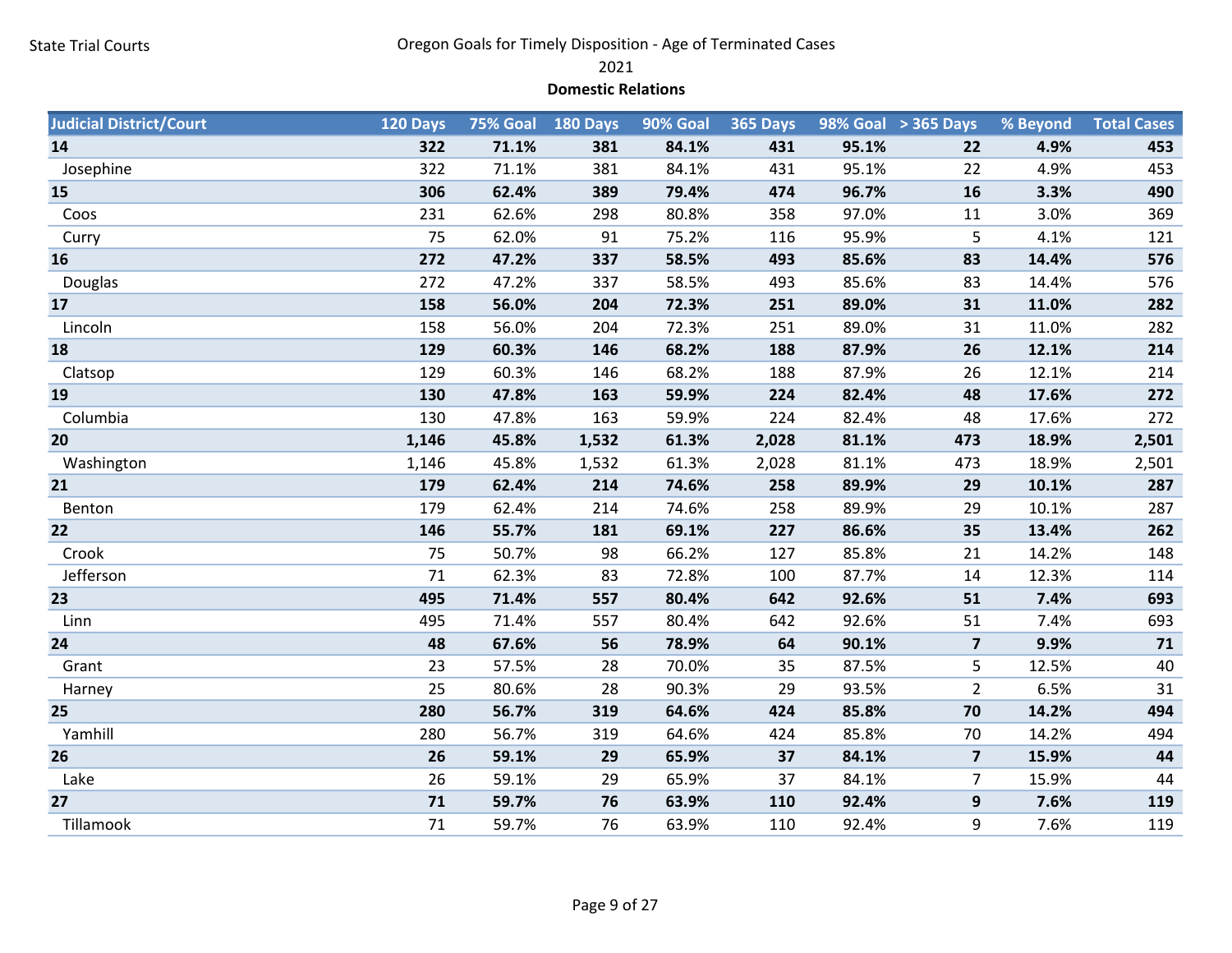2021

# Probate Adult Protective Proceedings

| <b>Judicial District/Court</b> | 90 Days | 98% Goal | > 90 Days                | % Beyond | <b>Total Cases</b>      |
|--------------------------------|---------|----------|--------------------------|----------|-------------------------|
| $\mathbf{1}$                   | 129     | 90.8%    | 13                       | 9.2%     | 142                     |
| Jackson                        | 129     | 90.8%    | 13                       | 9.2%     | 142                     |
| $\overline{2}$                 | 37      | 58.7%    | 26                       | 41.3%    | 63                      |
| Lane                           | 37      | 58.7%    | 26                       | 41.3%    | 63                      |
| $\overline{\mathbf{3}}$        | 100     | 80.0%    | 25                       | 20.0%    | 125                     |
| Marion                         | 100     | 80.0%    | 25                       | 20.0%    | 125                     |
| $\overline{\mathbf{4}}$        | 189     | 81.5%    | 43                       | 18.5%    | 232                     |
| Multnomah                      | 189     | 81.5%    | 43                       | 18.5%    | 232                     |
| 5                              | 103     | 84.4%    | 19                       | 15.6%    | 122                     |
| Clackamas                      | 103     | 84.4%    | 19                       | 15.6%    | 122                     |
| $6\phantom{1}6$                | 20      | 83.3%    | $\overline{\mathbf{4}}$  | 16.7%    | 24                      |
| Morrow                         | 1       | 100.0%   | $\overline{\phantom{a}}$ | 0.0%     | $\mathbf{1}$            |
| Umatilla                       | 19      | 82.6%    | 4                        | 17.4%    | 23                      |
| $\overline{\mathbf{z}}$        | 12      | 85.7%    | $\mathbf{2}$             | 14.3%    | 14                      |
| <b>Hood River</b>              | 6       | 85.7%    | 1                        | 14.3%    | $\overline{7}$          |
| Wasco                          | 6       | 85.7%    | $\mathbf{1}$             | 14.3%    | $\overline{7}$          |
| 8                              | 4       | 100.0%   |                          | 0.0%     | $\overline{\mathbf{4}}$ |
| <b>Baker</b>                   | 4       | 100.0%   |                          | 0.0%     | $\pmb{4}$               |
| 10                             | 14      | 82.4%    | $\overline{\mathbf{3}}$  | 17.6%    | 17                      |
| Union                          | 8       | 80.0%    | $\overline{2}$           | 20.0%    | 10                      |
| Wallowa                        | 6       | 85.7%    | $\mathbf{1}$             | 14.3%    | $\overline{7}$          |
| 11                             | 41      | 93.2%    | 3                        | 6.8%     | 44                      |
| Deschutes                      | 41      | 93.2%    | 3                        | 6.8%     | 44                      |
| 12                             | 32      | 78.0%    | 9                        | 22.0%    | 41                      |
| Polk                           | 32      | 78.0%    | 9                        | 22.0%    | 41                      |
| 13                             | 24      | 85.7%    | 4                        | 14.3%    | 28                      |
| Klamath                        | 24      | 85.7%    | 4                        | 14.3%    | 28                      |
| 14                             | 51      | 94.4%    | 3                        | 5.6%     | 54                      |
| Josephine                      | 51      | 94.4%    | 3                        | 5.6%     | 54                      |
| 15                             | 34      | 85.0%    | 6                        | 15.0%    | 40                      |
| Coos                           | 25      | 86.2%    | 4                        | 13.8%    | 29                      |
| Curry                          | 9       | 81.8%    | $\overline{2}$           | 18.2%    | 11                      |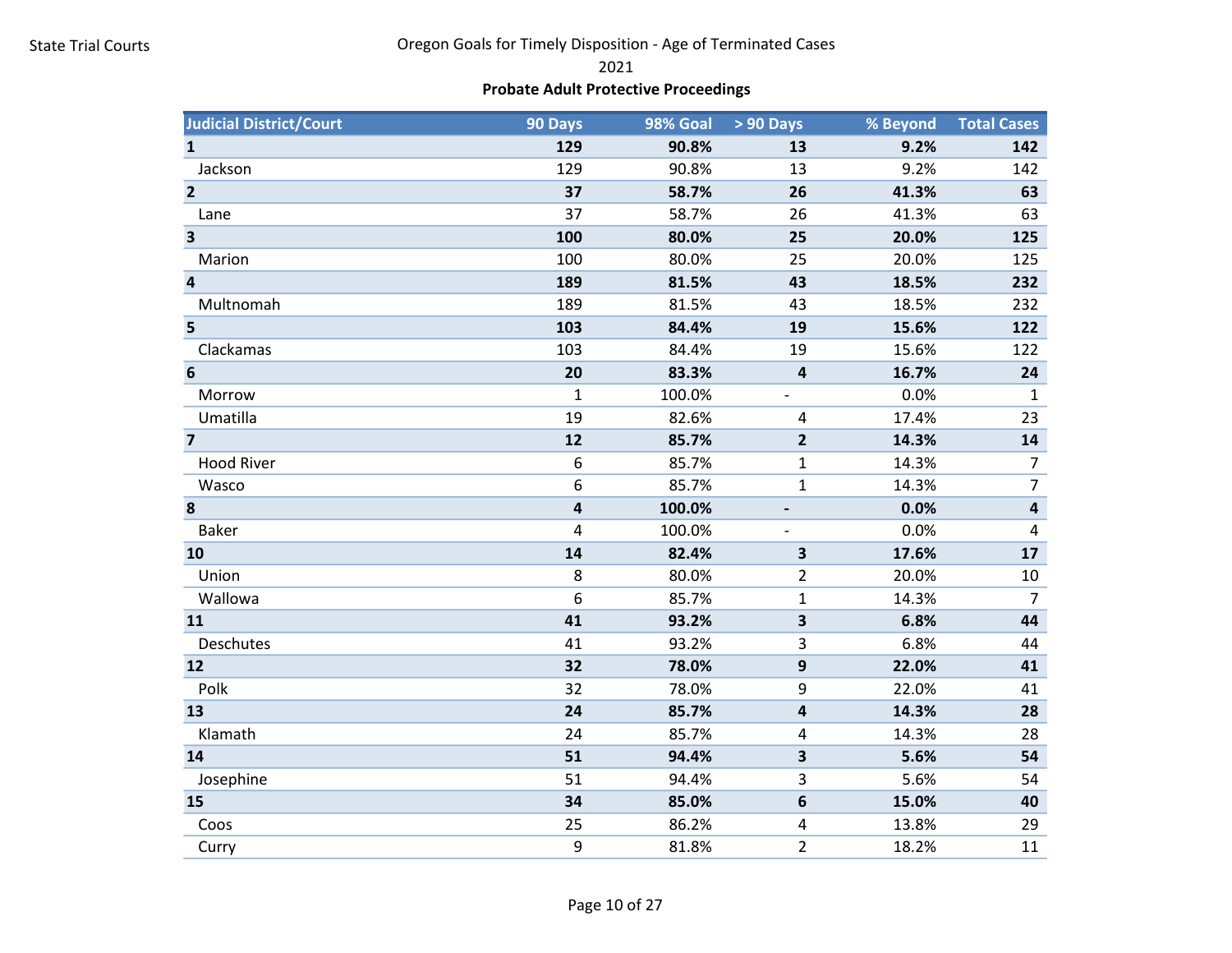2021

# Probate Adult Protective Proceedings

| <b>Judicial District/Court</b> | 90 Days                 | 98% Goal | > 90 Days                    | % Beyond | <b>Total Cases</b>      |
|--------------------------------|-------------------------|----------|------------------------------|----------|-------------------------|
| 16                             | 72                      | 92.3%    | 6                            | 7.7%     | 78                      |
| Douglas                        | 72                      | 92.3%    | 6                            | 7.7%     | 78                      |
| 17                             | 12                      | 80.0%    | 3                            | 20.0%    | 15                      |
| Lincoln                        | 12                      | 80.0%    | 3                            | 20.0%    | 15                      |
| 18                             | 15                      | 78.9%    | 4                            | 21.1%    | 19                      |
| Clatsop                        | 15                      | 78.9%    | 4                            | 21.1%    | 19                      |
| 19                             | 13                      | 44.8%    | 16                           | 55.2%    | 29                      |
| Columbia                       | 13                      | 44.8%    | 16                           | 55.2%    | 29                      |
| 20                             | 140                     | 82.8%    | 29                           | 17.2%    | 169                     |
| Washington                     | 140                     | 82.8%    | 29                           | 17.2%    | 169                     |
| 21                             | 20                      | 87.0%    | $\overline{\mathbf{3}}$      | 13.0%    | 23                      |
| Benton                         | 20                      | 87.0%    | 3                            | 13.0%    | 23                      |
| 22                             | 12                      | 85.7%    | $\overline{2}$               | 14.3%    | 14                      |
| Crook                          | 4                       | 66.7%    | $\overline{2}$               | 33.3%    | 6                       |
| Jefferson                      | 8                       | 100.0%   |                              | 0.0%     | 8                       |
| 23                             | 29                      | 85.3%    | 5                            | 14.7%    | 34                      |
| Linn                           | 29                      | 85.3%    | 5                            | 14.7%    | 34                      |
| 24                             | $\overline{\mathbf{2}}$ | 66.7%    | $\mathbf{1}$                 | 33.3%    | $\overline{\mathbf{3}}$ |
| Grant                          | $\mathbf{1}$            | 50.0%    | $\mathbf{1}$                 | 50.0%    | $\overline{2}$          |
| Harney                         | $\mathbf{1}$            | 100.0%   |                              | 0.0%     | $\mathbf{1}$            |
| 25                             | 33                      | 82.5%    | $\overline{7}$               | 17.5%    | 40                      |
| Yamhill                        | 33                      | 82.5%    | 7                            | 17.5%    | 40                      |
| 26                             | $\overline{2}$          | 100.0%   | -                            | 0.0%     | $\overline{2}$          |
| Lake                           | $\overline{2}$          | 100.0%   | $\qquad \qquad \blacksquare$ | 0.0%     | $\overline{2}$          |
| 27                             | $\overline{\mathbf{z}}$ | 100.0%   |                              | 0.0%     | $\overline{\mathbf{z}}$ |
| Tillamook                      | 7                       | 100.0%   |                              | 0.0%     | $\overline{7}$          |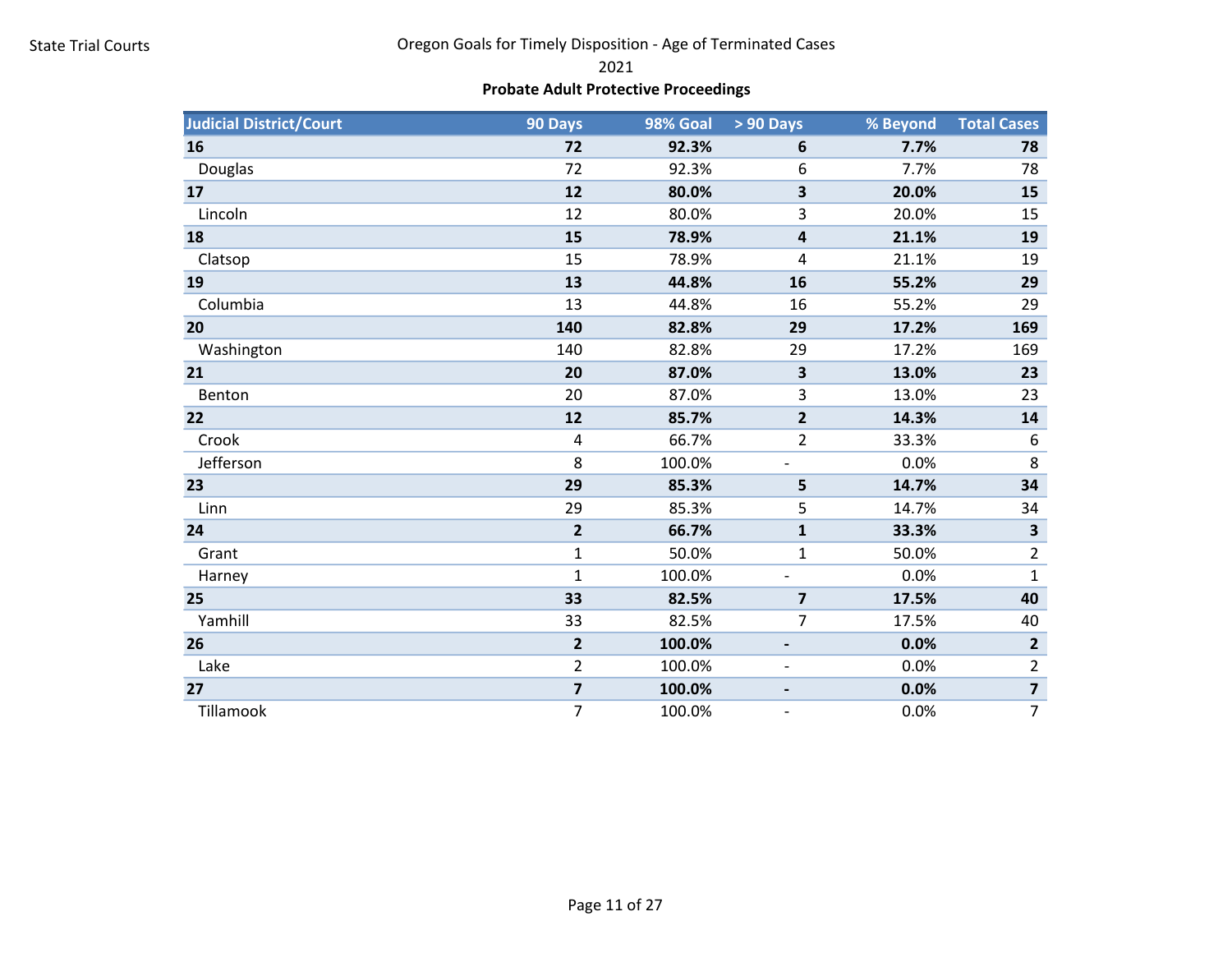2021

#### Probate Estates and Trusts

| <b>Judicial District/Court</b> | 360 Days                |        | 75% Goal 540 Days       | 90% Goal | <b>720 Days</b>         |        | 98% Goal > 720 Days     | % Beyond | <b>Total Cases</b> |
|--------------------------------|-------------------------|--------|-------------------------|----------|-------------------------|--------|-------------------------|----------|--------------------|
| $\mathbf{1}$                   | 356                     | 69.7%  | 437                     | 85.5%    | 473                     | 92.6%  | 38                      | 7.4%     | 511                |
| Jackson                        | 356                     | 69.7%  | 437                     | 85.5%    | 473                     | 92.6%  | 38                      | 7.4%     | 511                |
| $\overline{2}$                 | 651                     | 74.9%  | 764                     | 87.9%    | 810                     | 93.2%  | 59                      | 6.8%     | 869                |
| Lane                           | 651                     | 74.9%  | 764                     | 87.9%    | 810                     | 93.2%  | 59                      | 6.8%     | 869                |
| 3                              | 527                     | 72.2%  | 592                     | 81.1%    | 635                     | 87.0%  | 95                      | 13.0%    | 730                |
| Marion                         | 527                     | 72.2%  | 592                     | 81.1%    | 635                     | 87.0%  | 95                      | 13.0%    | 730                |
| $\overline{\mathbf{4}}$        | 963                     | 65.2%  | 1,200                   | 81.2%    | 1,320                   | 89.3%  | 158                     | 10.7%    | 1,478              |
| Multnomah                      | 963                     | 65.2%  | 1,200                   | 81.2%    | 1,320                   | 89.3%  | 158                     | 10.7%    | 1,478              |
| 5                              | 661                     | 71.3%  | 799                     | 86.2%    | 856                     | 92.3%  | 71                      | 7.7%     | 927                |
| Clackamas                      | 661                     | 71.3%  | 799                     | 86.2%    | 856                     | 92.3%  | 71                      | 7.7%     | 927                |
| 6                              | 185                     | 74.3%  | 216                     | 86.7%    | 229                     | 92.0%  | 20                      | 8.0%     | 249                |
| Morrow                         | 15                      | 62.5%  | 20                      | 83.3%    | 20                      | 83.3%  | 4                       | 16.7%    | 24                 |
| Umatilla                       | 170                     | 75.6%  | 196                     | 87.1%    | 209                     | 92.9%  | 16                      | 7.1%     | 225                |
| $\overline{\mathbf{z}}$        | 95                      | 65.1%  | 122                     | 83.6%    | 130                     | 89.0%  | 16                      | 11.0%    | 146                |
| <b>Hood River</b>              | 35                      | 61.4%  | 45                      | 78.9%    | 50                      | 87.7%  | $\overline{7}$          | 12.3%    | 57                 |
| Wasco                          | 60                      | 67.4%  | 77                      | 86.5%    | 80                      | 89.9%  | 9                       | 10.1%    | 89                 |
| 8                              | 77                      | 84.6%  | 81                      | 89.0%    | 87                      | 95.6%  | $\overline{\mathbf{4}}$ | 4.4%     | 91                 |
| <b>Baker</b>                   | 77                      | 84.6%  | 81                      | 89.0%    | 87                      | 95.6%  | 4                       | 4.4%     | 91                 |
| 9                              | $\overline{\mathbf{z}}$ | 100.0% | $\overline{\mathbf{z}}$ | 100.0%   | $\overline{\mathbf{z}}$ | 100.0% |                         | 0.0%     | $\overline{7}$     |
| Malheur                        | $\overline{7}$          | 100.0% | $\overline{7}$          | 100.0%   | 7                       | 100.0% |                         | 0.0%     | 7 <sup>7</sup>     |
| 10                             | 98                      | 75.4%  | 112                     | 86.2%    | 123                     | 94.6%  | $\overline{\mathbf{z}}$ | 5.4%     | 130                |
| Union                          | 74                      | 77.9%  | 83                      | 87.4%    | 90                      | 94.7%  | 5                       | 5.3%     | 95                 |
| Wallowa                        | 24                      | 68.6%  | 29                      | 82.9%    | 33                      | 94.3%  | $\overline{2}$          | 5.7%     | 35                 |
| 11                             | 282                     | 72.7%  | 322                     | 83.0%    | 342                     | 88.1%  | 46                      | 11.9%    | 388                |
| Deschutes                      | 282                     | 72.7%  | 322                     | 83.0%    | 342                     | 88.1%  | 46                      | 11.9%    | 388                |
| 12                             | 127                     | 73.4%  | 147                     | 85.0%    | 160                     | 92.5%  | 13                      | 7.5%     | 173                |
| Polk                           | 127                     | 73.4%  | 147                     | 85.0%    | 160                     | 92.5%  | 13                      | 7.5%     | 173                |
| 13                             | 187                     | 73.9%  | 205                     | 81.0%    | 214                     | 84.6%  | 39                      | 15.4%    | 253                |
| Klamath                        | 187                     | 73.9%  | 205                     | 81.0%    | 214                     | 84.6%  | 39                      | 15.4%    | 253                |
| 14                             | 254                     | 81.9%  | 283                     | 91.3%    | 296                     | 95.5%  | 14                      | 4.5%     | 310                |
| Josephine                      | 254                     | 81.9%  | 283                     | 91.3%    | 296                     | 95.5%  | 14                      | 4.5%     | 310                |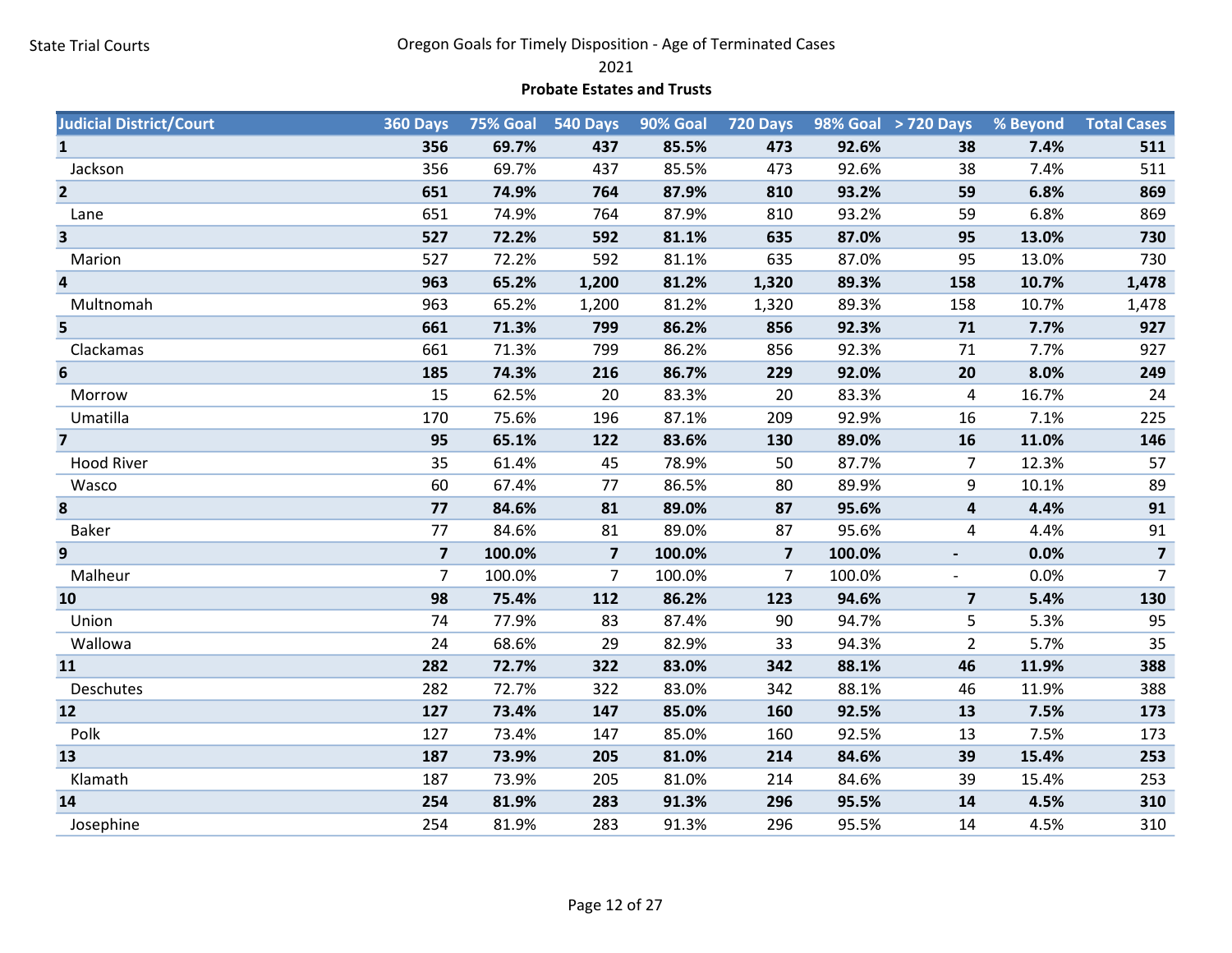2021

#### Probate Estates and Trusts

| <b>Judicial District/Court</b> | 360 Days     |       | 75% Goal 540 Days | 90% Goal | 720 Days     |       | 98% Goal > 720 Days     | % Beyond | <b>Total Cases</b>      |
|--------------------------------|--------------|-------|-------------------|----------|--------------|-------|-------------------------|----------|-------------------------|
| 15                             | 249          | 73.2% | 294               | 86.5%    | 315          | 92.6% | 25                      | 7.4%     | 340                     |
| Coos                           | 166          | 74.8% | 196               | 88.3%    | 207          | 93.2% | 15                      | 6.8%     | 222                     |
| Curry                          | 83           | 70.3% | 98                | 83.1%    | 108          | 91.5% | 10                      | 8.5%     | 118                     |
| 16                             | 275          | 68.2% | 325               | 80.6%    | 351          | 87.1% | 52                      | 12.9%    | 403                     |
| Douglas                        | 275          | 68.2% | 325               | 80.6%    | 351          | 87.1% | 52                      | 12.9%    | 403                     |
| 17                             | 145          | 66.5% | 173               | 79.4%    | 196          | 89.9% | 22                      | 10.1%    | 218                     |
| Lincoln                        | 145          | 66.5% | 173               | 79.4%    | 196          | 89.9% | 22                      | 10.1%    | 218                     |
| 18                             | 114          | 70.8% | 131               | 81.4%    | 146          | 90.7% | 15                      | 9.3%     | 161                     |
| Clatsop                        | 114          | 70.8% | 131               | 81.4%    | 146          | 90.7% | 15                      | 9.3%     | 161                     |
| 19                             | 77           | 52.4% | 100               | 68.0%    | 108          | 73.5% | 39                      | 26.5%    | 147                     |
| Columbia                       | 77           | 52.4% | 100               | 68.0%    | 108          | 73.5% | 39                      | 26.5%    | 147                     |
| 20                             | 500          | 61.0% | 647               | 78.9%    | 736          | 89.8% | 84                      | 10.2%    | 820                     |
| Washington                     | 500          | 61.0% | 647               | 78.9%    | 736          | 89.8% | 84                      | 10.2%    | 820                     |
| 21                             | 136          | 71.2% | 172               | 90.1%    | 181          | 94.8% | 10                      | 5.2%     | 191                     |
| Benton                         | 136          | 71.2% | 172               | 90.1%    | 181          | 94.8% | 10                      | 5.2%     | 191                     |
| 22                             | 76           | 71.0% | 94                | 87.9%    | 98           | 91.6% | 9                       | 8.4%     | 107                     |
| Crook                          | 47           | 73.4% | 58                | 90.6%    | 59           | 92.2% | 5                       | 7.8%     | 64                      |
| Jefferson                      | 29           | 67.4% | 36                | 83.7%    | 39           | 90.7% | 4                       | 9.3%     | 43                      |
| 23                             | 240          | 74.5% | 280               | 87.0%    | 298          | 92.5% | 24                      | 7.5%     | 322                     |
| Linn                           | 240          | 74.5% | 280               | 87.0%    | 298          | 92.5% | 24                      | 7.5%     | 322                     |
| 24                             | $\mathbf{1}$ | 33.3% | $\mathbf 1$       | 33.3%    | $\mathbf{1}$ | 33.3% | $\overline{2}$          | 66.7%    | $\overline{\mathbf{3}}$ |
| Harney                         | $\mathbf{1}$ | 33.3% | $\mathbf{1}$      | 33.3%    | 1            | 33.3% | $\overline{2}$          | 66.7%    | $\mathbf{3}$            |
| 25                             | 166          | 76.1% | 186               | 85.3%    | 195          | 89.4% | 23                      | 10.6%    | 218                     |
| Yamhill                        | 166          | 76.1% | 186               | 85.3%    | 195          | 89.4% | 23                      | 10.6%    | 218                     |
| 26                             | 17           | 68.0% | 20                | 80.0%    | 21           | 84.0% | $\overline{\mathbf{4}}$ | 16.0%    | 25                      |
| Lake                           | 17           | 68.0% | 20                | 80.0%    | 21           | 84.0% | 4                       | 16.0%    | 25                      |
| 27                             | 97           | 81.5% | 108               | 90.8%    | 115          | 96.6% | 4                       | 3.4%     | 119                     |
| Tillamook                      | 97           | 81.5% | 108               | 90.8%    | 115          | 96.6% | 4                       | 3.4%     | 119                     |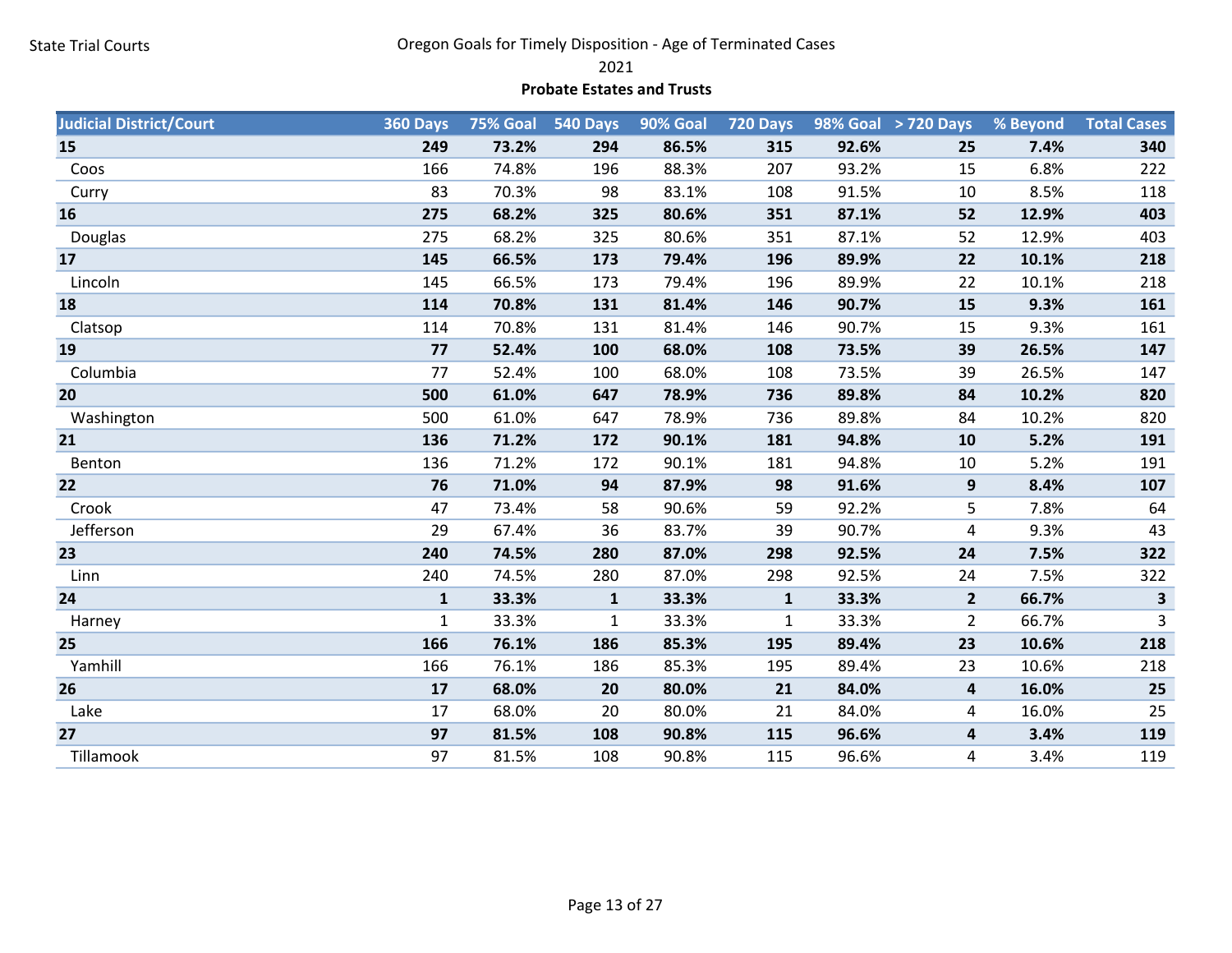2021

Felony

| <b>Judicial District/Court</b> | 90 Days        | 75%   | 180 Days       | 90%   | 365 Days | 98%    | > 365 Days | % Beyond | <b>Total Cases</b> |
|--------------------------------|----------------|-------|----------------|-------|----------|--------|------------|----------|--------------------|
| $\mathbf{1}$                   | 599            | 28.5% | 1,056          | 50.2% | 1,603    | 76.2%  | 501        | 23.8%    | 2,104              |
| Jackson                        | 599            | 28.5% | 1,056          | 50.2% | 1,603    | 76.2%  | 501        | 23.8%    | 2,104              |
| $\overline{2}$                 | 787            | 44.5% | 1,265          | 71.5% | 1,606    | 90.7%  | 164        | 9.3%     | 1,770              |
| Lane                           | 787            | 44.5% | 1,265          | 71.5% | 1,606    | 90.7%  | 164        | 9.3%     | 1,770              |
| $\overline{\mathbf{3}}$        | 459            | 29.5% | 801            | 51.5% | 1,241    | 79.9%  | 313        | 20.1%    | 1,554              |
| Marion                         | 459            | 29.5% | 801            | 51.5% | 1,241    | 79.9%  | 313        | 20.1%    | 1,554              |
| 4                              | 762            | 35.4% | 1,151          | 53.5% | 1,552    | 72.1%  | 601        | 27.9%    | 2,153              |
| Multnomah                      | 762            | 35.4% | 1,151          | 53.5% | 1,552    | 72.1%  | 601        | 27.9%    | 2,153              |
| 5                              | 544            | 38.2% | 820            | 57.5% | 1,140    | 80.0%  | 285        | 20.0%    | 1,425              |
| Clackamas                      | 544            | 38.2% | 820            | 57.5% | 1,140    | 80.0%  | 285        | 20.0%    | 1,425              |
| 6                              | 327            | 47.5% | 513            | 74.5% | 647      | 93.9%  | 42         | 6.1%     | 689                |
| Morrow                         | 36             | 52.2% | 55             | 79.7% | 64       | 92.8%  | 5          | 7.2%     | 69                 |
| Umatilla                       | 291            | 46.9% | 458            | 73.9% | 583      | 94.0%  | 37         | 6.0%     | 620                |
| $\overline{\mathbf{z}}$        | 131            | 36.9% | 219            | 61.7% | 313      | 88.2%  | 42         | 11.8%    | 355                |
| Gilliam                        | 6              | 35.3% | $\overline{7}$ | 41.2% | 17       | 100.0% |            | 0.0%     | 17                 |
| <b>Hood River</b>              | 44             | 37.0% | 77             | 64.7% | 104      | 87.4%  | 15         | 12.6%    | 119                |
| Sherman                        | $\overline{7}$ | 31.8% | 12             | 54.5% | 19       | 86.4%  | 3          | 13.6%    | 22                 |
| Wasco                          | 72             | 37.9% | 119            | 62.6% | 166      | 87.4%  | 24         | 12.6%    | 190                |
| Wheeler                        | $\overline{2}$ | 28.6% | 4              | 57.1% | 7        | 100.0% |            | 0.0%     | $\overline{7}$     |
| 8                              | 45             | 44.6% | 71             | 70.3% | 89       | 88.1%  | 12         | 11.9%    | 101                |
| <b>Baker</b>                   | 45             | 44.6% | 71             | 70.3% | 89       | 88.1%  | 12         | 11.9%    | 101                |
| 9                              | 193            | 48.5% | 292            | 73.4% | 354      | 88.9%  | 44         | 11.1%    | 398                |
| Malheur                        | 193            | 48.5% | 292            | 73.4% | 354      | 88.9%  | 44         | 11.1%    | 398                |
| 10                             | 83             | 48.5% | 128            | 74.9% | 151      | 88.3%  | 20         | 11.7%    | 171                |
| Union                          | 71             | 48.0% | 110            | 74.3% | 131      | 88.5%  | 17         | 11.5%    | 148                |
| Wallowa                        | 12             | 52.2% | 18             | 78.3% | 20       | 87.0%  | 3          | 13.0%    | 23                 |
| 11                             | 440            | 45.3% | 602            | 61.9% | 791      | 81.4%  | 181        | 18.6%    | 972                |
| Deschutes                      | 440            | 45.3% | 602            | 61.9% | 791      | 81.4%  | 181        | 18.6%    | 972                |
| 12                             | 166            | 49.0% | 230            | 67.8% | 284      | 83.8%  | 55         | 16.2%    | 339                |
| Polk                           | 166            | 49.0% | 230            | 67.8% | 284      | 83.8%  | 55         | 16.2%    | 339                |
| 13                             | 324            | 43.4% | 496            | 66.4% | 651      | 87.1%  | 96         | 12.9%    | 747                |
| Klamath                        | 324            | 43.4% | 496            | 66.4% | 651      | 87.1%  | 96         | 12.9%    | 747                |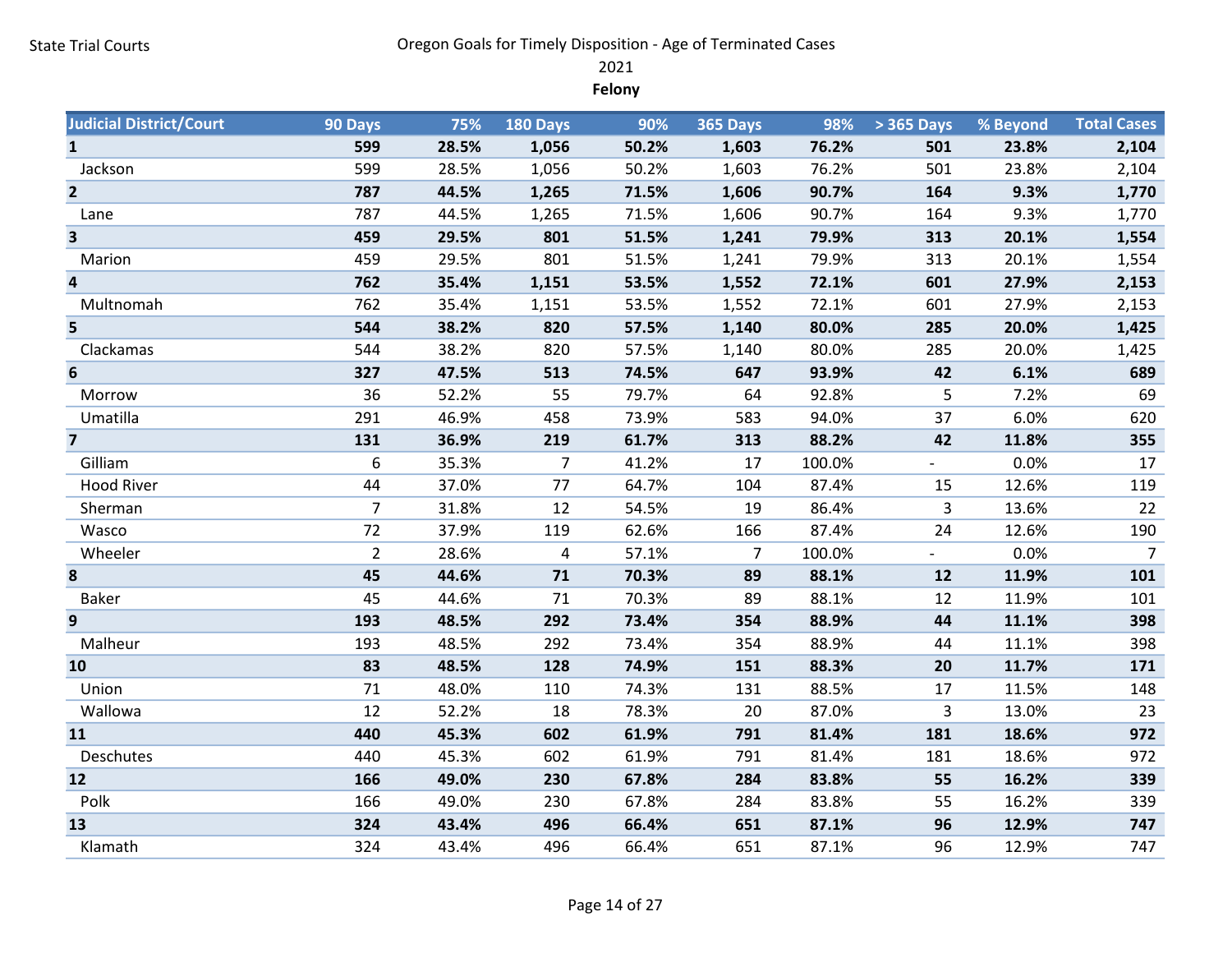2021

Felony

| <b>Judicial District/Court</b> | 90 Days | 75%   | 180 Days | 90%   | <b>365 Days</b> | 98%   | > 365 Days | % Beyond | <b>Total Cases</b> |
|--------------------------------|---------|-------|----------|-------|-----------------|-------|------------|----------|--------------------|
| 14                             | 354     | 48.8% | 508      | 70.0% | 661             | 91.0% | 65         | 9.0%     | 726                |
| Josephine                      | 354     | 48.8% | 508      | 70.0% | 661             | 91.0% | 65         | 9.0%     | 726                |
| 15                             | 334     | 69.9% | 426      | 89.1% | 467             | 97.7% | 11         | 2.3%     | 478                |
| Coos                           | 277     | 73.1% | 341      | 90.0% | 373             | 98.4% | 6          | 1.6%     | 379                |
| Curry                          | 57      | 57.6% | 85       | 85.9% | 94              | 94.9% | 5          | 5.1%     | 99                 |
| 16                             | 366     | 47.0% | 515      | 66.2% | 660             | 84.8% | 118        | 15.2%    | 778                |
| Douglas                        | 366     | 47.0% | 515      | 66.2% | 660             | 84.8% | 118        | 15.2%    | 778                |
| 17                             | 205     | 50.1% | 294      | 71.9% | 360             | 88.0% | 49         | 12.0%    | 409                |
| Lincoln                        | 205     | 50.1% | 294      | 71.9% | 360             | 88.0% | 49         | 12.0%    | 409                |
| 18                             | 54      | 23.6% | 106      | 46.3% | 188             | 82.1% | 41         | 17.9%    | 229                |
| Clatsop                        | 54      | 23.6% | 106      | 46.3% | 188             | 82.1% | 41         | 17.9%    | 229                |
| 19                             | 83      | 34.7% | 132      | 55.2% | 186             | 77.8% | 53         | 22.2%    | 239                |
| Columbia                       | 83      | 34.7% | 132      | 55.2% | 186             | 77.8% | 53         | 22.2%    | 239                |
| 20                             | 1,132   | 53.6% | 1,501    | 71.0% | 1,805           | 85.4% | 308        | 14.6%    | 2,113              |
| Washington                     | 1,132   | 53.6% | 1,501    | 71.0% | 1,805           | 85.4% | 308        | 14.6%    | 2,113              |
| 21                             | 85      | 30.2% | 149      | 53.0% | 233             | 82.9% | 48         | 17.1%    | 281                |
| Benton                         | 85      | 30.2% | 149      | 53.0% | 233             | 82.9% | 48         | 17.1%    | 281                |
| 22                             | 183     | 42.3% | 273      | 63.0% | 353             | 81.5% | 80         | 18.5%    | 433                |
| Crook                          | 88      | 44.2% | 124      | 62.3% | 157             | 78.9% | 42         | 21.1%    | 199                |
| Jefferson                      | 95      | 40.6% | 149      | 63.7% | 196             | 83.8% | 38         | 16.2%    | 234                |
| 23                             | 433     | 46.6% | 664      | 71.5% | 835             | 89.9% | 94         | 10.1%    | 929                |
| Linn                           | 433     | 46.6% | 664      | 71.5% | 835             | 89.9% | 94         | 10.1%    | 929                |
| 24                             | 35      | 37.6% | 69       | 74.2% | 85              | 91.4% | ${\bf 8}$  | 8.6%     | 93                 |
| Grant                          | 14      | 26.9% | 34       | 65.4% | 48              | 92.3% | 4          | 7.7%     | 52                 |
| Harney                         | 21      | 51.2% | 35       | 85.4% | 37              | 90.2% | 4          | 9.8%     | 41                 |
| 25                             | 258     | 49.2% | 379      | 72.3% | 480             | 91.6% | 44         | 8.4%     | 524                |
| Yamhill                        | 258     | 49.2% | 379      | 72.3% | 480             | 91.6% | 44         | 8.4%     | 524                |
| 26                             | 58      | 50.0% | 81       | 69.8% | 102             | 87.9% | 14         | 12.1%    | 116                |
| Lake                           | 58      | 50.0% | 81       | 69.8% | 102             | 87.9% | 14         | 12.1%    | 116                |
| 27                             | 76      | 46.1% | 102      | 61.8% | 140             | 84.8% | 25         | 15.2%    | 165                |
| Tillamook                      | 76      | 46.1% | 102      | 61.8% | 140             | 84.8% | 25         | 15.2%    | 165                |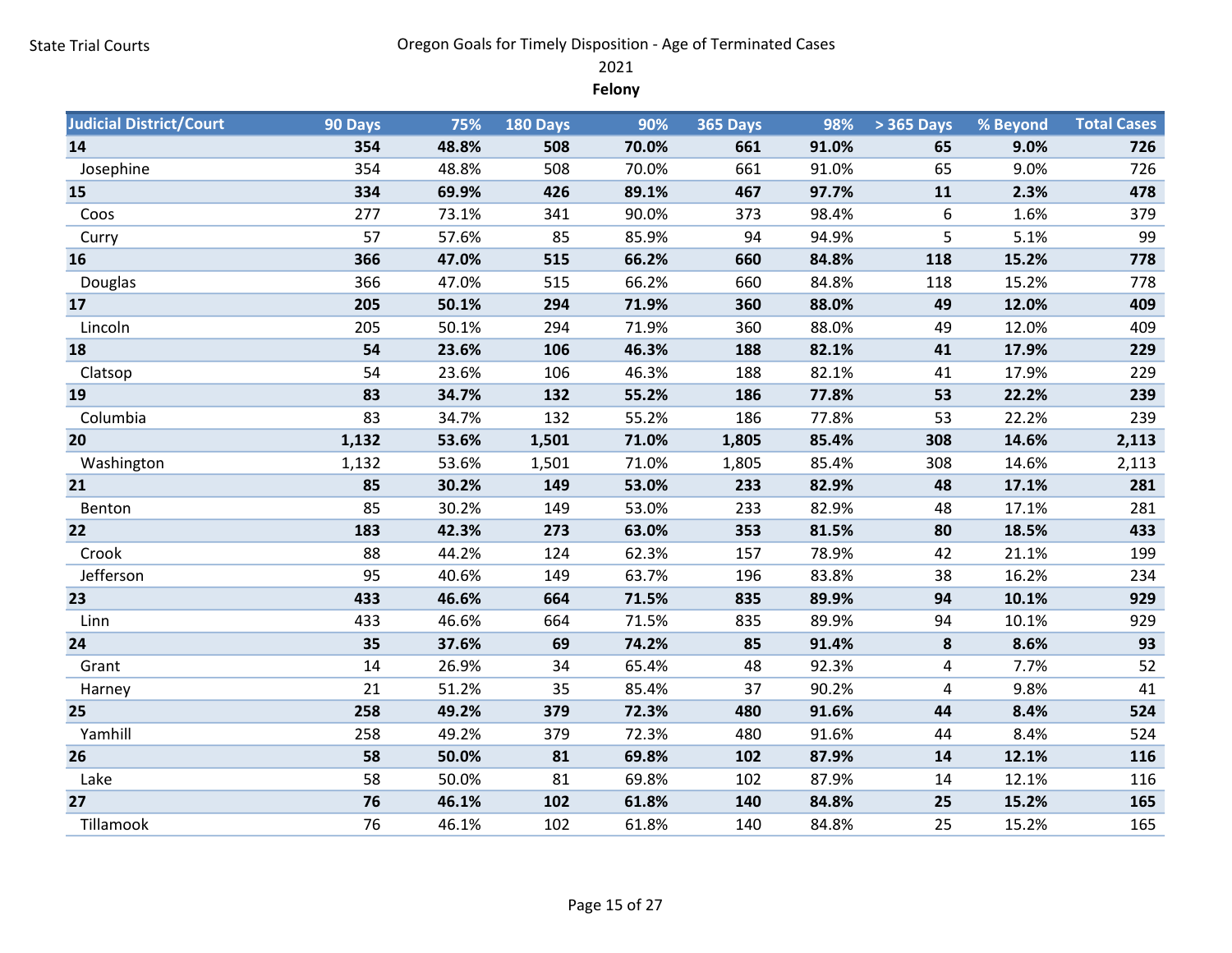2021

#### Misdemeanor

| <b>Judicial District/Court</b> | 60 Days | 75% Goal | 90 Days | <b>90% Goal</b> | 180 Days |       | 98% Goal > 180 Days | % Beyond | <b>Total Cases</b> |
|--------------------------------|---------|----------|---------|-----------------|----------|-------|---------------------|----------|--------------------|
| $\mathbf{1}$                   | 950     | 30.2%    | 1,331   | 42.3%           | 2,115    | 67.2% | 1,030               | 32.8%    | 3,145              |
| Jackson                        | 950     | 30.2%    | 1,331   | 42.3%           | 2,115    | 67.2% | 1,030               | 32.8%    | 3,145              |
| $\overline{2}$                 | 434     | 31.7%    | 674     | 49.2%           | 1,076    | 78.5% | 295                 | 21.5%    | 1,371              |
| Lane                           | 434     | 31.7%    | 674     | 49.2%           | 1,076    | 78.5% | 295                 | 21.5%    | 1,371              |
| 3                              | 703     | 35.0%    | 912     | 45.4%           | 1,327    | 66.1% | 681                 | 33.9%    | 2,008              |
| Marion                         | 703     | 35.0%    | 912     | 45.4%           | 1,327    | 66.1% | 681                 | 33.9%    | 2,008              |
| 4                              | 2,021   | 42.9%    | 2,304   | 48.9%           | 2,893    | 61.4% | 1,822               | 38.6%    | 4,715              |
| Multnomah                      | 2,021   | 42.9%    | 2,304   | 48.9%           | 2,893    | 61.4% | 1,822               | 38.6%    | 4,715              |
| 5                              | 736     | 27.4%    | 1,187   | 44.1%           | 1,830    | 68.0% | 861                 | 32.0%    | 2,691              |
| Clackamas                      | 736     | 27.4%    | 1,187   | 44.1%           | 1,830    | 68.0% | 861                 | 32.0%    | 2,691              |
| $6\phantom{1}6$                | 403     | 33.4%    | 602     | 49.9%           | 970      | 80.4% | 237                 | 19.6%    | 1,207              |
| Morrow                         | 32      | 52.5%    | 38      | 62.3%           | 52       | 85.2% | 9                   | 14.8%    | 61                 |
| Umatilla                       | 371     | 32.4%    | 564     | 49.2%           | 918      | 80.1% | 228                 | 19.9%    | 1,146              |
| $\overline{7}$                 | 418     | 35.2%    | 599     | 50.4%           | 886      | 74.6% | 302                 | 25.4%    | 1,188              |
| Gilliam                        | 11      | 50.0%    | 14      | 63.6%           | 18       | 81.8% | 4                   | 18.2%    | 22                 |
| <b>Hood River</b>              | 131     | 30.3%    | 191     | 44.1%           | 304      | 70.2% | 129                 | 29.8%    | 433                |
| Sherman                        | 17      | 28.8%    | 34      | 57.6%           | 52       | 88.1% | $\overline{7}$      | 11.9%    | 59                 |
| Wasco                          | 242     | 37.3%    | 340     | 52.5%           | 487      | 75.2% | 161                 | 24.8%    | 648                |
| Wheeler                        | 17      | 65.4%    | 20      | 76.9%           | 25       | 96.2% | $\mathbf{1}$        | 3.8%     | 26                 |
| 8                              | 55      | 40.4%    | 67      | 49.3%           | 94       | 69.1% | 42                  | 30.9%    | 136                |
| <b>Baker</b>                   | 55      | 40.4%    | 67      | 49.3%           | 94       | 69.1% | 42                  | 30.9%    | 136                |
| 9                              | 164     | 30.9%    | 241     | 45.4%           | 382      | 71.9% | 149                 | 28.1%    | 531                |
| Malheur                        | 164     | 30.9%    | 241     | 45.4%           | 382      | 71.9% | 149                 | 28.1%    | 531                |
| 10                             | 111     | 28.3%    | 186     | 47.4%           | 296      | 75.5% | 96                  | 24.5%    | 392                |
| Union                          | 93      | 28.5%    | 157     | 48.2%           | 245      | 75.2% | 81                  | 24.8%    | 326                |
| Wallowa                        | 18      | 27.3%    | 29      | 43.9%           | 51       | 77.3% | 15                  | 22.7%    | 66                 |
| 11                             | 957     | 37.0%    | 1,255   | 48.6%           | 1,599    | 61.9% | 985                 | 38.1%    | 2,584              |
| Deschutes                      | 957     | 37.0%    | 1,255   | 48.6%           | 1,599    | 61.9% | 985                 | 38.1%    | 2,584              |
| 12                             | 296     | 36.0%    | 459     | 55.8%           | 682      | 82.9% | 141                 | 17.1%    | 823                |
| Polk                           | 296     | 36.0%    | 459     | 55.8%           | 682      | 82.9% | 141                 | 17.1%    | 823                |
| 13                             | 522     | 43.4%    | 698     | 58.0%           | 982      | 81.6% | 221                 | 18.4%    | 1,203              |
| Klamath                        | 522     | 43.4%    | 698     | 58.0%           | 982      | 81.6% | 221                 | 18.4%    | 1,203              |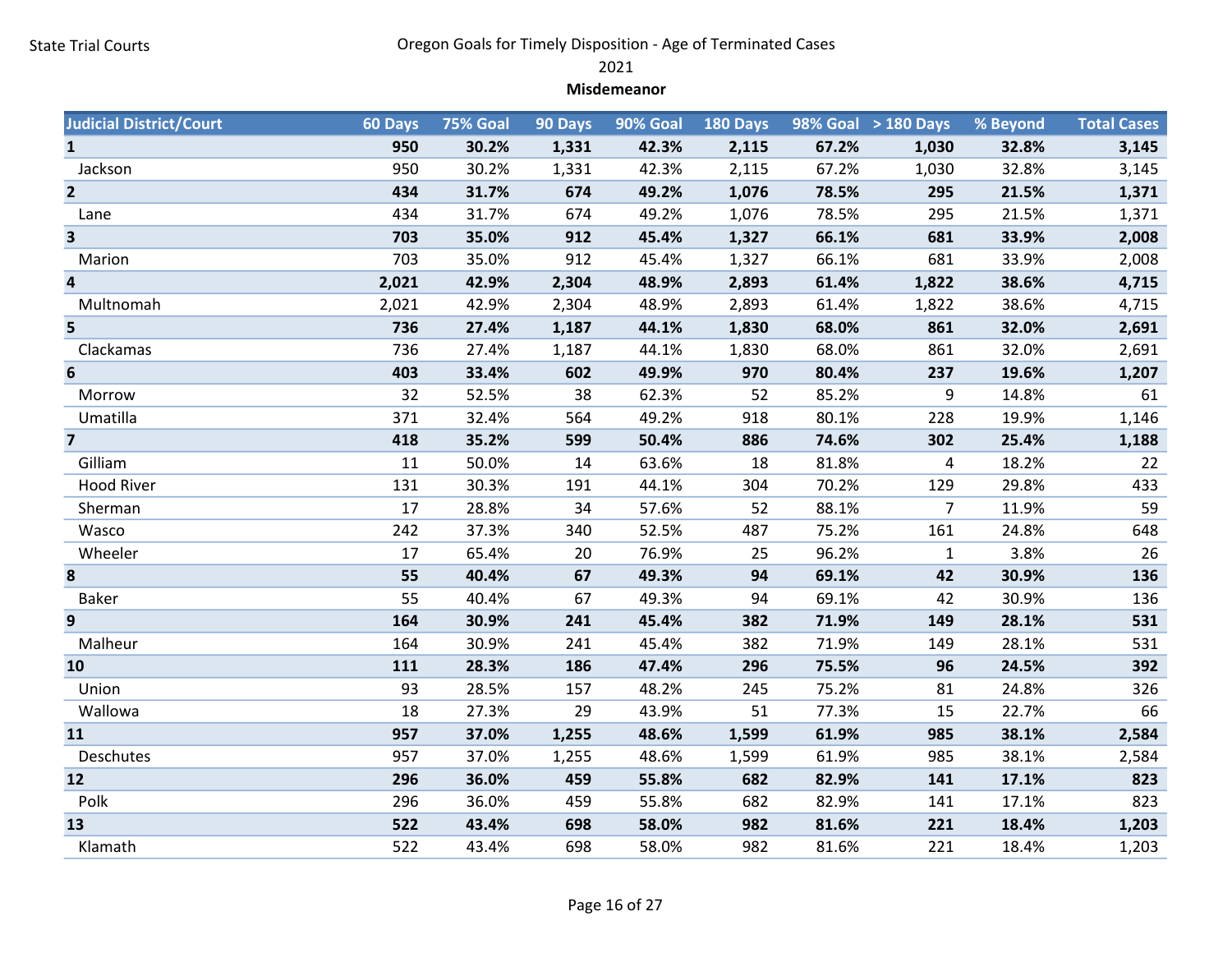2021

#### Misdemeanor

| <b>Judicial District/Court</b> | 60 Days | 75% Goal | 90 Days | 90% Goal | 180 Days |       | 98% Goal > 180 Days | % Beyond | <b>Total Cases</b> |
|--------------------------------|---------|----------|---------|----------|----------|-------|---------------------|----------|--------------------|
| 14                             | 877     | 58.1%    | 1,067   | 70.7%    | 1,339    | 88.7% | 171                 | 11.3%    | 1,510              |
| Josephine                      | 877     | 58.1%    | 1,067   | 70.7%    | 1,339    | 88.7% | 171                 | 11.3%    | 1,510              |
| 15                             | 667     | 56.0%    | 887     | 74.5%    | 1,096    | 92.0% | 95                  | 8.0%     | 1,191              |
| Coos                           | 557     | 62.0%    | 724     | 80.5%    | 858      | 95.4% | 41                  | 4.6%     | 899                |
| Curry                          | 110     | 37.7%    | 163     | 55.8%    | 238      | 81.5% | 54                  | 18.5%    | 292                |
| 16                             | 336     | 38.3%    | 446     | 50.8%    | 672      | 76.5% | 206                 | 23.5%    | 878                |
| Douglas                        | 336     | 38.3%    | 446     | 50.8%    | 672      | 76.5% | 206                 | 23.5%    | 878                |
| 17                             | 363     | 34.8%    | 545     | 52.3%    | 799      | 76.6% | 244                 | 23.4%    | 1,043              |
| Lincoln                        | 363     | 34.8%    | 545     | 52.3%    | 799      | 76.6% | 244                 | 23.4%    | 1,043              |
| 18                             | 161     | 23.1%    | 226     | 32.4%    | 452      | 64.8% | 246                 | 35.2%    | 698                |
| Clatsop                        | 161     | 23.1%    | 226     | 32.4%    | 452      | 64.8% | 246                 | 35.2%    | 698                |
| 19                             | 63      | 16.4%    | 96      | 25.0%    | 206      | 53.6% | 178                 | 46.4%    | 384                |
| Columbia                       | 63      | 16.4%    | 96      | 25.0%    | 206      | 53.6% | 178                 | 46.4%    | 384                |
| 20                             | 2,014   | 54.8%    | 2,469   | 67.1%    | 3,078    | 83.7% | 600                 | 16.3%    | 3,678              |
| Washington                     | 2,014   | 54.8%    | 2,469   | 67.1%    | 3,078    | 83.7% | 600                 | 16.3%    | 3,678              |
| 21                             | 354     | 36.7%    | 466     | 48.3%    | 692      | 71.7% | 273                 | 28.3%    | 965                |
| Benton                         | 354     | 36.7%    | 466     | 48.3%    | 692      | 71.7% | 273                 | 28.3%    | 965                |
| 22                             | 459     | 39.4%    | 605     | 52.0%    | 846      | 72.7% | 318                 | 27.3%    | 1,164              |
| Crook                          | 259     | 39.1%    | 333     | 50.3%    | 467      | 70.5% | 195                 | 29.5%    | 662                |
| Jefferson                      | 200     | 39.8%    | 272     | 54.2%    | 379      | 75.5% | 123                 | 24.5%    | 502                |
| 23                             | 366     | 37.2%    | 523     | 53.1%    | 743      | 75.4% | 242                 | 24.6%    | 985                |
| Linn                           | 366     | 37.2%    | 523     | 53.1%    | 743      | 75.4% | 242                 | 24.6%    | 985                |
| 24                             | 85      | 42.5%    | 113     | 56.5%    | 165      | 82.5% | 35                  | 17.5%    | 200                |
| Grant                          | 30      | 41.7%    | 36      | 50.0%    | 53       | 73.6% | 19                  | 26.4%    | 72                 |
| Harney                         | 55      | 43.0%    | 77      | 60.2%    | 112      | 87.5% | 16                  | 12.5%    | 128                |
| 25                             | 565     | 48.5%    | 750     | 64.4%    | 997      | 85.7% | 167                 | 14.3%    | 1,164              |
| Yamhill                        | 565     | 48.5%    | 750     | 64.4%    | 997      | 85.7% | 167                 | 14.3%    | 1,164              |
| 26                             | 73      | 43.7%    | 96      | 57.5%    | 131      | 78.4% | 36                  | 21.6%    | 167                |
| Lake                           | 73      | 43.7%    | 96      | 57.5%    | 131      | 78.4% | 36                  | 21.6%    | 167                |
| 27                             | 123     | 33.7%    | 171     | 46.8%    | 260      | 71.2% | 105                 | 28.8%    | 365                |
| Tillamook                      | 123     | 33.7%    | 171     | 46.8%    | 260      | 71.2% | 105                 | 28.8%    | 365                |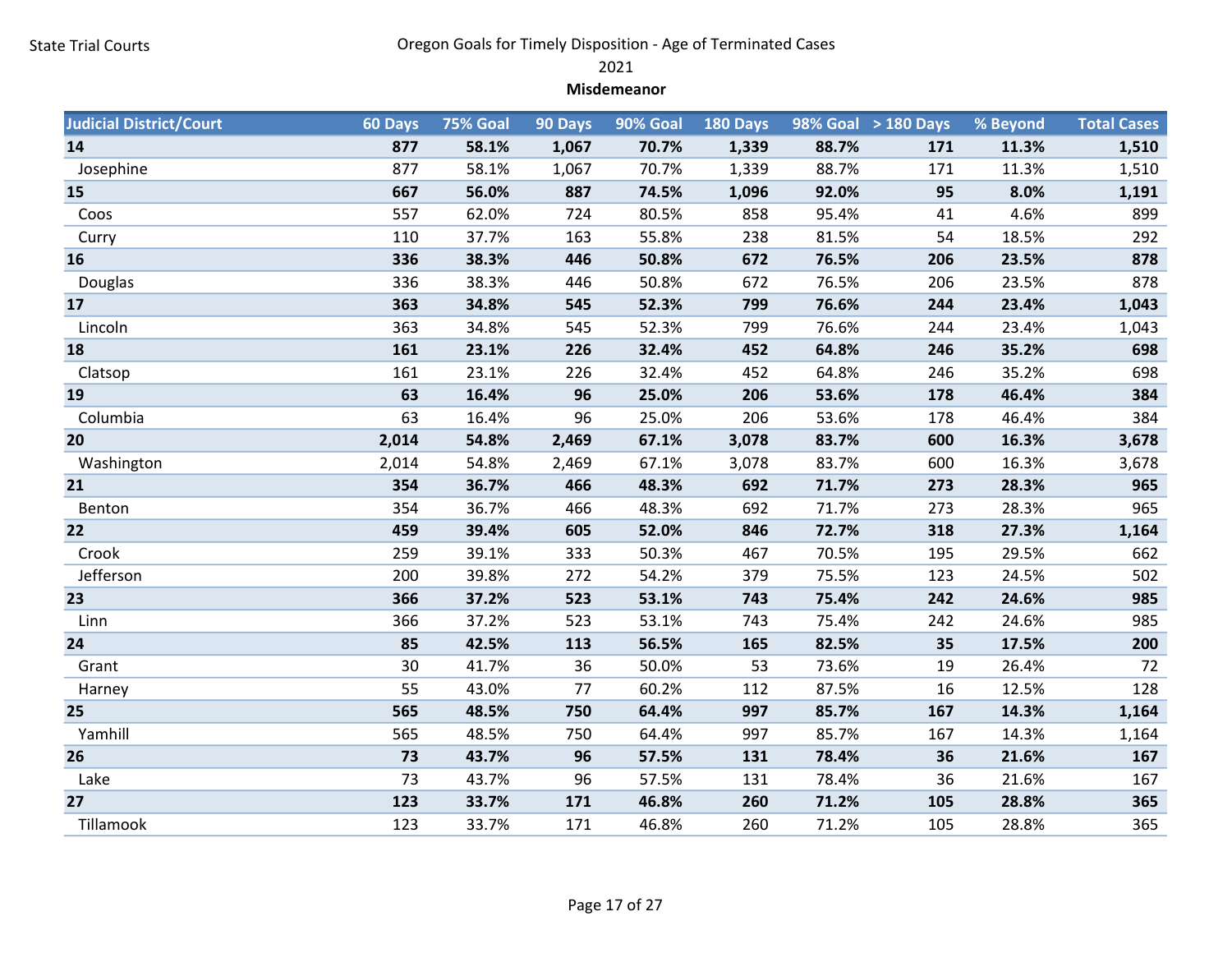2021

#### Violations

| <b>Judicial District/Court</b> | 30 Days        | <b>75% Goal</b> | 60 Days      | 90% Goal | 90 Days | 98% Goal | $> 90$ Days                        | % Beyond | <b>Total Cases</b> |
|--------------------------------|----------------|-----------------|--------------|----------|---------|----------|------------------------------------|----------|--------------------|
| $\mathbf{1}$                   | 1,298          | 37.2%           | 2,450        | 70.2%    | 3,284   | 94.1%    | 207                                | 5.9%     | 3,491              |
| Jackson                        | 1,298          | 37.2%           | 2,450        | 70.2%    | 3,284   | 94.1%    | 207                                | 5.9%     | 3,491              |
| $\overline{2}$                 | 2,021          | 35.2%           | 3,945        | 68.6%    | 5,430   | 94.5%    | 318                                | 5.5%     | 5,748              |
| Lane                           | 2,021          | 35.2%           | 3,945        | 68.6%    | 5,430   | 94.5%    | 318                                | 5.5%     | 5,748              |
| $\overline{\mathbf{3}}$        | 1,023          | 27.0%           | 2,306        | 60.8%    | 3,159   | 83.3%    | 635                                | 16.7%    | 3,794              |
| Marion                         | 1,023          | 27.0%           | 2,306        | 60.8%    | 3,159   | 83.3%    | 635                                | 16.7%    | 3,794              |
| 4                              | 21,763         | 24.8%           | 46,944       | 53.4%    | 57,644  | 65.6%    | 30,249                             | 34.4%    | 87,893             |
| Multnomah                      | 21,763         | 24.8%           | 46,944       | 53.4%    | 57,644  | 65.6%    | 30,249                             | 34.4%    | 87,893             |
| 5                              | 8              | 19.0%           | 15           | 35.7%    | 21      | 50.0%    | 21                                 | 50.0%    | 42                 |
| Clackamas                      | 8              | 19.0%           | 15           | 35.7%    | 21      | 50.0%    | 21                                 | 50.0%    | 42                 |
| 6                              | 2,814          | 58.4%           | 4,344        | 90.2%    | 4,681   | 97.2%    | 135                                | 2.8%     | 4,816              |
| Morrow                         | $\overline{2}$ | 50.0%           | $\mathbf{3}$ | 75.0%    | 4       | 100.0%   | $\mathbb{Z}^{\mathbb{Z}^{\times}}$ | 0.0%     | $\overline{4}$     |
| Umatilla                       | 2,812          | 58.4%           | 4,341        | 90.2%    | 4,677   | 97.2%    | 135                                | 2.8%     | 4,812              |
| $\overline{7}$                 | 2,168          | 44.5%           | 3,455        | 70.9%    | 4,295   | 88.2%    | 576                                | 11.8%    | 4,871              |
| Gilliam                        | 10             | 52.6%           | 11           | 57.9%    | 11      | 57.9%    | 8                                  | 42.1%    | 19                 |
| <b>Hood River</b>              | 921            | 43.3%           | 1,504        | 70.8%    | 1,851   | 87.1%    | 274                                | 12.9%    | 2,125              |
| Sherman                        | 15             | 45.5%           | 21           | 63.6%    | 27      | 81.8%    | 6                                  | 18.2%    | 33                 |
| Wasco                          | 1,219          | 45.3%           | 1,915        | 71.2%    | 2,402   | 89.3%    | 287                                | 10.7%    | 2,689              |
| Wheeler                        | 3              | 60.0%           | 4            | 80.0%    | 4       | 80.0%    | $\mathbf{1}$                       | 20.0%    | 5                  |
| 8                              | 16             | 42.1%           | 20           | 52.6%    | 23      | 60.5%    | 15                                 | 39.5%    | 38                 |
| <b>Baker</b>                   | 16             | 42.1%           | 20           | 52.6%    | 23      | 60.5%    | 15                                 | 39.5%    | 38                 |
| 9                              | 6              | 26.1%           | 14           | 60.9%    | 18      | 78.3%    | 5                                  | 21.7%    | 23                 |
| Malheur                        | 6              | 26.1%           | 14           | 60.9%    | 18      | 78.3%    | 5                                  | 21.7%    | 23                 |
| 10                             | 565            | 46.2%           | 1,083        | 88.5%    | 1,182   | 96.6%    | 42                                 | 3.4%     | 1,224              |
| Union                          | 447            | 43.3%           | 914          | 88.6%    | 998     | 96.7%    | 34                                 | 3.3%     | 1,032              |
| Wallowa                        | 118            | 61.5%           | 169          | 88.0%    | 184     | 95.8%    | 8                                  | 4.2%     | 192                |
| 11                             | 1,152          | 36.5%           | 2,148        | 68.1%    | 2,898   | 91.9%    | 255                                | 8.1%     | 3,153              |
| Deschutes                      | 1,152          | 36.5%           | 2,148        | 68.1%    | 2,898   | 91.9%    | 255                                | 8.1%     | 3,153              |
| 12                             | 1,016          | 36.0%           | 1,982        | 70.3%    | 2,413   | 85.5%    | 408                                | 14.5%    | 2,821              |
| Polk                           | 1,016          | 36.0%           | 1,982        | 70.3%    | 2,413   | 85.5%    | 408                                | 14.5%    | 2,821              |
| 13                             | 1,509          | 40.4%           | 2,470        | 66.2%    | 3,486   | 93.4%    | 247                                | 6.6%     | 3,733              |
| Klamath                        | 1,509          | 40.4%           | 2,470        | 66.2%    | 3,486   | 93.4%    | 247                                | 6.6%     | 3,733              |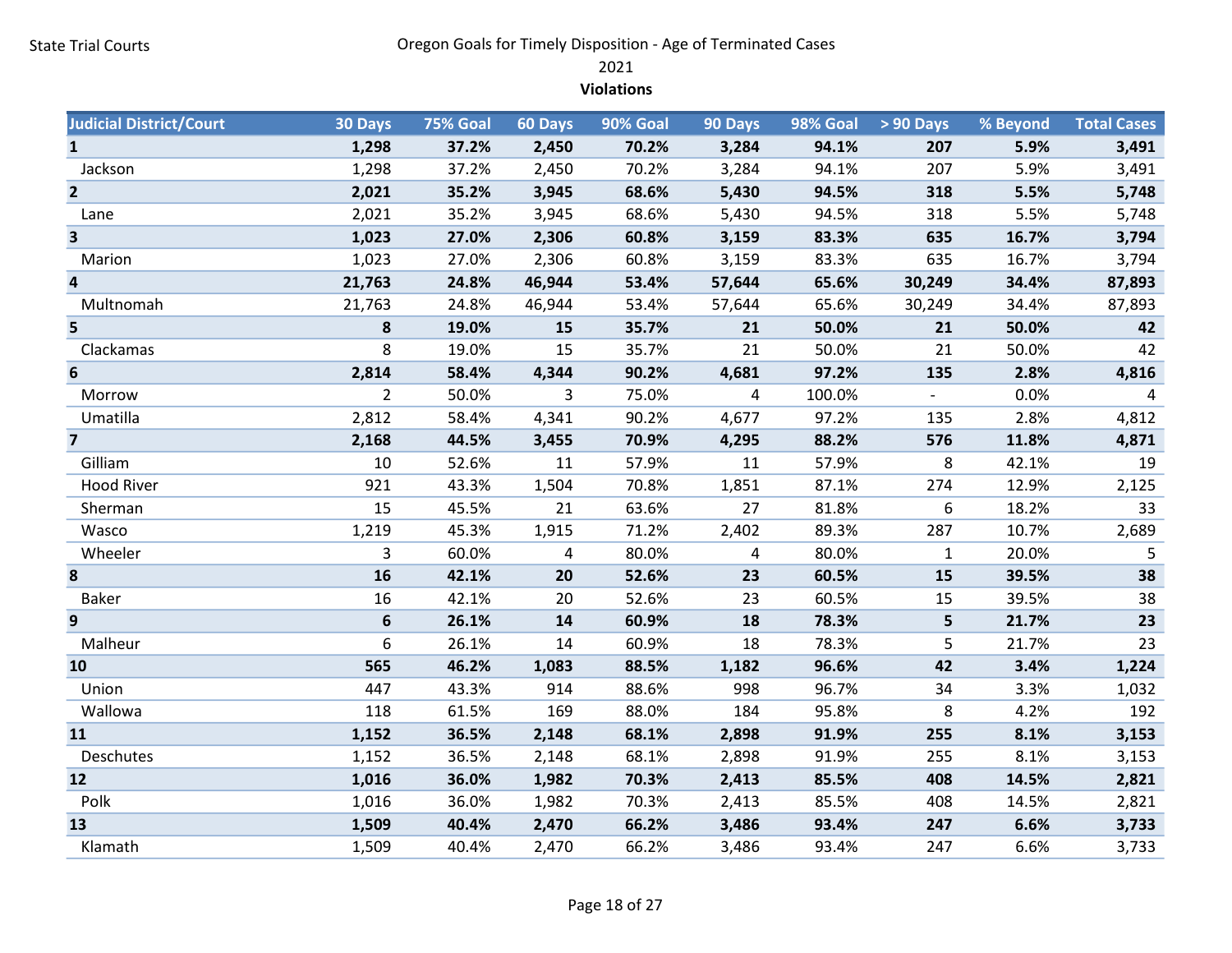2021

Violations

| <b>Judicial District/Court</b> | 30 Days | <b>75% Goal</b> | 60 Days | 90% Goal | 90 Days | 98% Goal | $> 90$ Days  | % Beyond | <b>Total Cases</b> |
|--------------------------------|---------|-----------------|---------|----------|---------|----------|--------------|----------|--------------------|
| 14                             | 2,668   | 54.2%           | 4,491   | 91.3%    | 4,631   | 94.1%    | 290          | 5.9%     | 4,921              |
| Josephine                      | 2,668   | 54.2%           | 4,491   | 91.3%    | 4,631   | 94.1%    | 290          | 5.9%     | 4,921              |
| 15                             | 2,130   | 37.7%           | 5,108   | 90.3%    | 5,370   | 95.0%    | 285          | 5.0%     | 5,655              |
| Coos                           | 1,942   | 37.4%           | 4,699   | 90.6%    | 4,928   | 95.0%    | 261          | 5.0%     | 5,189              |
| Curry                          | 188     | 40.3%           | 409     | 87.8%    | 442     | 94.8%    | 24           | 5.2%     | 466                |
| 16                             | 537     | 60.4%           | 779     | 87.6%    | 801     | 90.1%    | 88           | 9.9%     | 889                |
| Douglas                        | 537     | 60.4%           | 779     | 87.6%    | 801     | 90.1%    | 88           | 9.9%     | 889                |
| 17                             | 731     | 36.5%           | 1,423   | 71.0%    | 1,705   | 85.0%    | 300          | 15.0%    | 2,005              |
| Lincoln                        | 731     | 36.5%           | 1,423   | 71.0%    | 1,705   | 85.0%    | 300          | 15.0%    | 2,005              |
| 18                             | 2,300   | 54.3%           | 3,714   | 87.6%    | 3,824   | 90.2%    | 415          | 9.8%     | 4,239              |
| Clatsop                        | 2,300   | 54.3%           | 3,714   | 87.6%    | 3,824   | 90.2%    | 415          | 9.8%     | 4,239              |
| 19                             | 13      | 13.1%           | 29      | 29.3%    | 37      | 37.4%    | 62           | 62.6%    | 99                 |
| Columbia                       | 13      | 13.1%           | 29      | 29.3%    | 37      | 37.4%    | 62           | 62.6%    | 99                 |
| 20                             | 167     | 38.9%           | 273     | 63.6%    | 314     | 73.2%    | 115          | 26.8%    | 429                |
| Washington                     | 167     | 38.9%           | 273     | 63.6%    | 314     | 73.2%    | 115          | 26.8%    | 429                |
| 21                             | 972     | 47.4%           | 1,181   | 57.6%    | 1,641   | 80.1%    | 408          | 19.9%    | 2,049              |
| Benton                         | 972     | 47.4%           | 1,181   | 57.6%    | 1,641   | 80.1%    | 408          | 19.9%    | 2,049              |
| 22                             | 1,726   | 48.2%           | 2,930   | 81.9%    | 3,255   | 91.0%    | 323          | 9.0%     | 3,578              |
| Crook                          | 391     | 31.3%           | 881     | 70.5%    | 1,043   | 83.4%    | 207          | 16.6%    | 1,250              |
| Jefferson                      | 1,335   | 57.3%           | 2,049   | 88.0%    | 2,212   | 95.0%    | 116          | 5.0%     | 2,328              |
| 23                             | 440     | 37.9%           | 804     | 69.3%    | 1,091   | 94.1%    | 69           | 5.9%     | 1,160              |
| Linn                           | 440     | 37.9%           | 804     | 69.3%    | 1,091   | 94.1%    | 69           | 5.9%     | 1,160              |
| 24                             | 34      | 54.0%           | 46      | 73.0%    | 51      | 81.0%    | 12           | 19.0%    | 63                 |
| Grant                          | 5       | 55.6%           | 6       | 66.7%    | 8       | 88.9%    | $\mathbf{1}$ | 11.1%    | 9                  |
| Harney                         | 29      | 53.7%           | 40      | 74.1%    | 43      | 79.6%    | 11           | 20.4%    | 54                 |
| 25                             | 2,010   | 54.1%           | 3,037   | 81.7%    | 3,510   | 94.4%    | 208          | 5.6%     | 3,718              |
| Yamhill                        | 2,010   | 54.1%           | 3,037   | 81.7%    | 3,510   | 94.4%    | 208          | 5.6%     | 3,718              |
| 26                             | 363     | 52.8%           | 544     | 79.2%    | 673     | 98.0%    | 14           | 2.0%     | 687                |
| Lake                           | 363     | 52.8%           | 544     | 79.2%    | 673     | 98.0%    | 14           | 2.0%     | 687                |
| 27                             | 6       | 22.2%           | 9       | 33.3%    | 9       | 33.3%    | 18           | 66.7%    | $27$               |
| Tillamook                      | 6       | 22.2%           | 9       | 33.3%    | 9       | 33.3%    | 18           | 66.7%    | 27                 |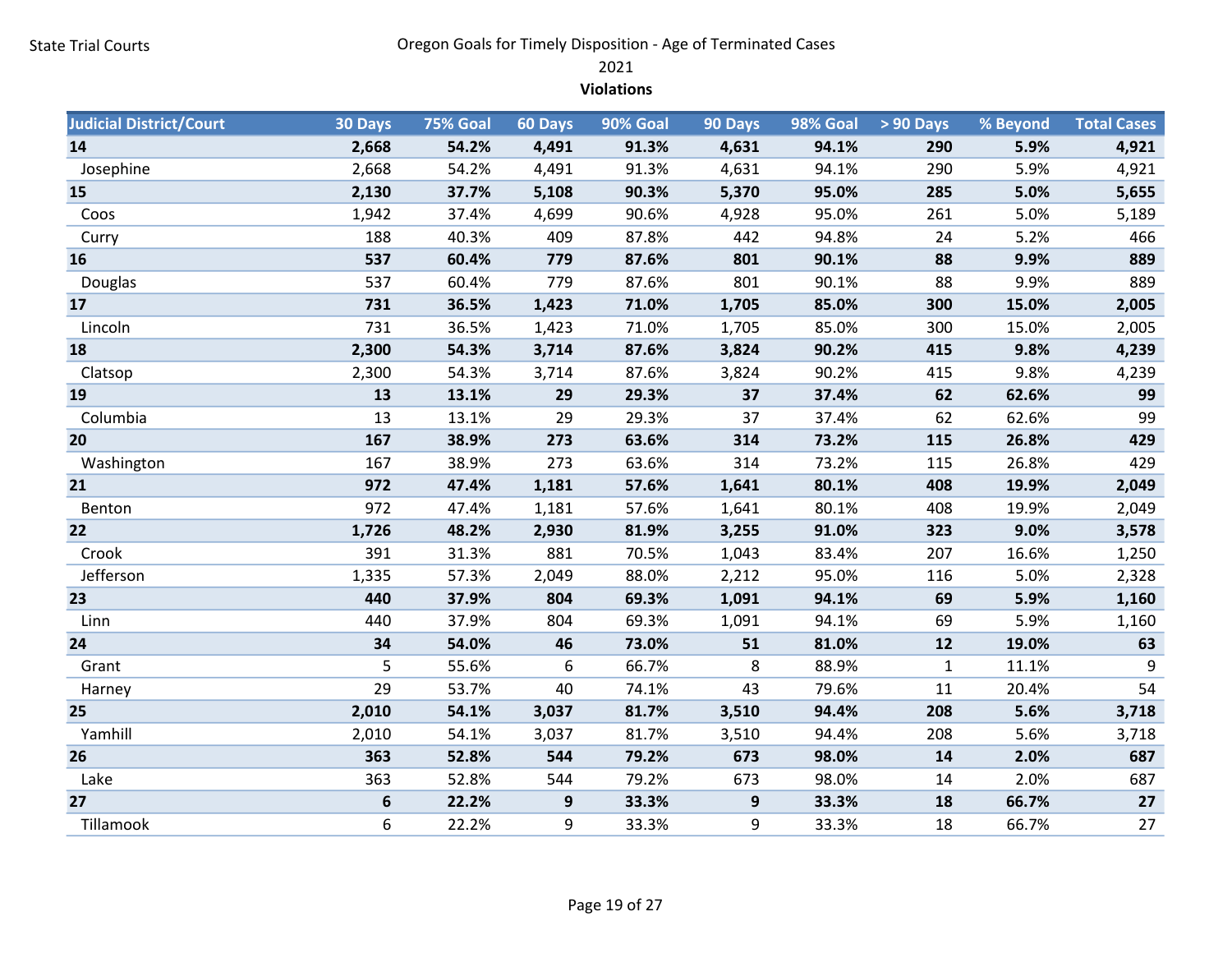2021

# Juvenile Delinquency

| <b>Judicial District/Court</b> | 90 Days |       | <b>75% Goal 150 Days</b> | 90% Goal | <b>180 Days</b> |        | 98% Goal > 180 Days      | % Beyond | <b>Total Cases</b>      |
|--------------------------------|---------|-------|--------------------------|----------|-----------------|--------|--------------------------|----------|-------------------------|
| $\mathbf{1}$                   | 65      | 36.7% | 120                      | 67.8%    | 141             | 79.7%  | 36                       | 20.3%    | 177                     |
| Jackson                        | 65      | 36.7% | 120                      | 67.8%    | 141             | 79.7%  | 36                       | 20.3%    | 177                     |
| $\overline{2}$                 | 68      | 64.8% | 86                       | 81.9%    | 88              | 83.8%  | 17                       | 16.2%    | 105                     |
| Lane                           | 68      | 64.8% | 86                       | 81.9%    | 88              | 83.8%  | 17                       | 16.2%    | 105                     |
| $\overline{\mathbf{3}}$        | 90      | 56.6% | 120                      | 75.5%    | 134             | 84.3%  | 25                       | 15.7%    | 159                     |
| Marion                         | 90      | 56.6% | 120                      | 75.5%    | 134             | 84.3%  | 25                       | 15.7%    | 159                     |
| 4                              | 94      | 36.2% | 154                      | 59.2%    | 177             | 68.1%  | 83                       | 31.9%    | 260                     |
| Multnomah                      | 94      | 36.2% | 154                      | 59.2%    | 177             | 68.1%  | 83                       | 31.9%    | 260                     |
| 5                              | 36      | 23.5% | 76                       | 49.7%    | 81              | 52.9%  | 72                       | 47.1%    | 153                     |
| Clackamas                      | 36      | 23.5% | 76                       | 49.7%    | 81              | 52.9%  | 72                       | 47.1%    | 153                     |
| 6                              | 13      | 33.3% | 18                       | 46.2%    | 20              | 51.3%  | 19                       | 48.7%    | 39                      |
| Morrow                         | 3       | 75.0% | 3                        | 75.0%    | 3               | 75.0%  | $\mathbf{1}$             | 25.0%    | $\overline{\mathbf{4}}$ |
| Umatilla                       | 10      | 28.6% | 15                       | 42.9%    | 17              | 48.6%  | 18                       | 51.4%    | 35                      |
| $\overline{\mathbf{z}}$        | 14      | 56.0% | 19                       | 76.0%    | 22              | 88.0%  | $\overline{\mathbf{3}}$  | 12.0%    | $25\,$                  |
| Gilliam                        |         | 0.0%  | $\mathbf{1}$             | 33.3%    | $\overline{2}$  | 66.7%  | $\mathbf{1}$             | 33.3%    | $\mathbf{3}$            |
| <b>Hood River</b>              | 11      | 73.3% | 13                       | 86.7%    | 15              | 100.0% | $\overline{\phantom{a}}$ | 0.0%     | 15                      |
| Wasco                          | 3       | 42.9% | 5                        | 71.4%    | 5               | 71.4%  | $\overline{2}$           | 28.6%    | $\overline{7}$          |
| 8                              | 24      | 85.7% | 26                       | 92.9%    | 27              | 96.4%  | $\mathbf 1$              | 3.6%     | 28                      |
| Baker                          | 24      | 85.7% | 26                       | 92.9%    | 27              | 96.4%  | $\mathbf{1}$             | 3.6%     | 28                      |
| 9                              | 33      | 70.2% | 40                       | 85.1%    | 42              | 89.4%  | 5                        | 10.6%    | 47                      |
| Malheur                        | 33      | 70.2% | 40                       | 85.1%    | 42              | 89.4%  | 5                        | 10.6%    | 47                      |
| 10                             | 25      | 61.0% | 31                       | 75.6%    | 36              | 87.8%  | 5                        | 12.2%    | 41                      |
| Union                          | 22      | 59.5% | 28                       | 75.7%    | 32              | 86.5%  | 5                        | 13.5%    | 37                      |
| Wallowa                        | 3       | 75.0% | 3                        | 75.0%    | 4               | 100.0% | $\blacksquare$           | 0.0%     | 4                       |
| 11                             | 37      | 50.7% | 59                       | 80.8%    | 63              | 86.3%  | 10                       | 13.7%    | 73                      |
| Deschutes                      | 37      | 50.7% | 59                       | 80.8%    | 63              | 86.3%  | 10                       | 13.7%    | 73                      |
| 12                             | 24      | 18.8% | 34                       | 26.6%    | 36              | 28.1%  | 92                       | 71.9%    | 128                     |
| Polk                           | 24      | 18.8% | 34                       | 26.6%    | 36              | 28.1%  | 92                       | 71.9%    | 128                     |
| 13                             | 70      | 74.5% | 85                       | 90.4%    | 88              | 93.6%  | 6                        | 6.4%     | 94                      |
| Klamath                        | 70      | 74.5% | 85                       | 90.4%    | 88              | 93.6%  | 6                        | 6.4%     | 94                      |
| 14                             | 29      | 60.4% | 46                       | 95.8%    | 46              | 95.8%  | $\overline{2}$           | 4.2%     | 48                      |
| Josephine                      | 29      | 60.4% | 46                       | 95.8%    | 46              | 95.8%  | $\overline{2}$           | 4.2%     | 48                      |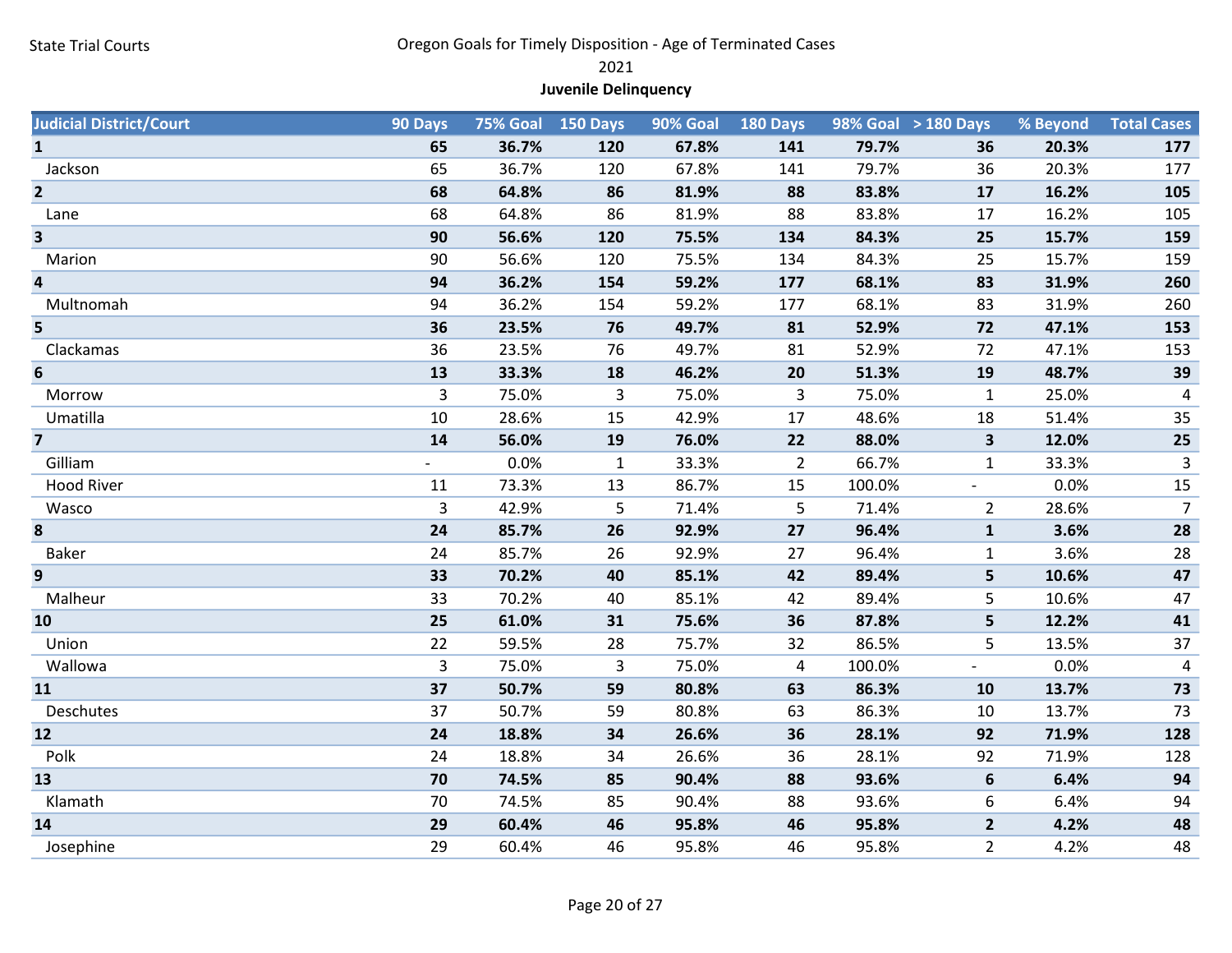2021

# Juvenile Delinquency

| <b>Judicial District/Court</b> | 90 Days                 |       | <b>75% Goal 150 Days</b> | 90% Goal | 180 Days                |        | 98% Goal > 180 Days      | % Beyond | <b>Total Cases</b> |
|--------------------------------|-------------------------|-------|--------------------------|----------|-------------------------|--------|--------------------------|----------|--------------------|
| 15                             | 39                      | 84.8% | 43                       | 93.5%    | 43                      | 93.5%  | 3                        | 6.5%     | 46                 |
| Coos                           | 20                      | 83.3% | 23                       | 95.8%    | 23                      | 95.8%  | $\mathbf{1}$             | 4.2%     | 24                 |
| Curry                          | 19                      | 86.4% | 20                       | 90.9%    | 20                      | 90.9%  | $\overline{2}$           | 9.1%     | 22                 |
| 16                             | 36                      | 43.4% | 48                       | 57.8%    | 49                      | 59.0%  | 34                       | 41.0%    | 83                 |
| Douglas                        | 36                      | 43.4% | 48                       | 57.8%    | 49                      | 59.0%  | 34                       | 41.0%    | 83                 |
| 17                             | $\boldsymbol{9}$        | 36.0% | 19                       | 76.0%    | 22                      | 88.0%  | $\overline{\mathbf{3}}$  | 12.0%    | 25                 |
| Lincoln                        | 9                       | 36.0% | 19                       | 76.0%    | 22                      | 88.0%  | 3                        | 12.0%    | 25                 |
| 18                             | 20                      | 35.7% | 32                       | 57.1%    | 39                      | 69.6%  | 17                       | 30.4%    | 56                 |
| Clatsop                        | 20                      | 35.7% | 32                       | 57.1%    | 39                      | 69.6%  | 17                       | 30.4%    | 56                 |
| 19                             | 10                      | 29.4% | 18                       | 52.9%    | 21                      | 61.8%  | 13                       | 38.2%    | 34                 |
| Columbia                       | 10                      | 29.4% | 18                       | 52.9%    | 21                      | 61.8%  | 13                       | 38.2%    | 34                 |
| 20                             | 64                      | 35.0% | 118                      | 64.5%    | 130                     | 71.0%  | 53                       | 29.0%    | 183                |
| Washington                     | 64                      | 35.0% | 118                      | 64.5%    | 130                     | 71.0%  | 53                       | 29.0%    | 183                |
| 21                             | 14                      | 34.1% | 24                       | 58.5%    | 29                      | 70.7%  | 12                       | 29.3%    | 41                 |
| Benton                         | 14                      | 34.1% | 24                       | 58.5%    | 29                      | 70.7%  | 12                       | 29.3%    | 41                 |
| 22                             | 30                      | 41.7% | 47                       | 65.3%    | 51                      | 70.8%  | 21                       | 29.2%    | 72                 |
| Crook                          | 16                      | 44.4% | 27                       | 75.0%    | 29                      | 80.6%  | $\overline{7}$           | 19.4%    | 36                 |
| Jefferson                      | 14                      | 38.9% | 20                       | 55.6%    | 22                      | 61.1%  | 14                       | 38.9%    | 36                 |
| 23                             | 46                      | 46.9% | 67                       | 68.4%    | 70                      | 71.4%  | 28                       | 28.6%    | 98                 |
| Linn                           | 46                      | 46.9% | 67                       | 68.4%    | 70                      | 71.4%  | 28                       | 28.6%    | 98                 |
| 24                             | $\overline{\mathbf{4}}$ | 44.4% | $\overline{\mathbf{z}}$  | 77.8%    | $\overline{\mathbf{z}}$ | 77.8%  | $\overline{2}$           | 22.2%    | $\boldsymbol{9}$   |
| Grant                          | $\mathbf{1}$            | 33.3% | $\mathbf{1}$             | 33.3%    | $\mathbf{1}$            | 33.3%  | $\overline{2}$           | 66.7%    | 3                  |
| Harney                         | 3                       | 50.0% | 6                        | 100.0%   | 6                       | 100.0% | $\overline{\phantom{a}}$ | 0.0%     | $\boldsymbol{6}$   |
| 25                             | 24                      | 45.3% | 38                       | 71.7%    | 38                      | 71.7%  | 15                       | 28.3%    | 53                 |
| Yamhill                        | 24                      | 45.3% | 38                       | 71.7%    | 38                      | 71.7%  | 15                       | 28.3%    | 53                 |
| 26                             | $\overline{\mathbf{r}}$ | 57.1% | $\overline{\mathbf{z}}$  | 100.0%   | $\overline{\mathbf{z}}$ | 100.0% | $\blacksquare$           | 0.0%     | $\overline{7}$     |
| Lake                           | 4                       | 57.1% | $\overline{7}$           | 100.0%   | $\overline{7}$          | 100.0% | $\overline{\phantom{a}}$ | 0.0%     | $\overline{7}$     |
| 27                             | 14                      | 32.6% | 16                       | 37.2%    | 16                      | 37.2%  | 27                       | 62.8%    | 43                 |
| Tillamook                      | 14                      | 32.6% | 16                       | 37.2%    | 16                      | 37.2%  | 27                       | 62.8%    | 43                 |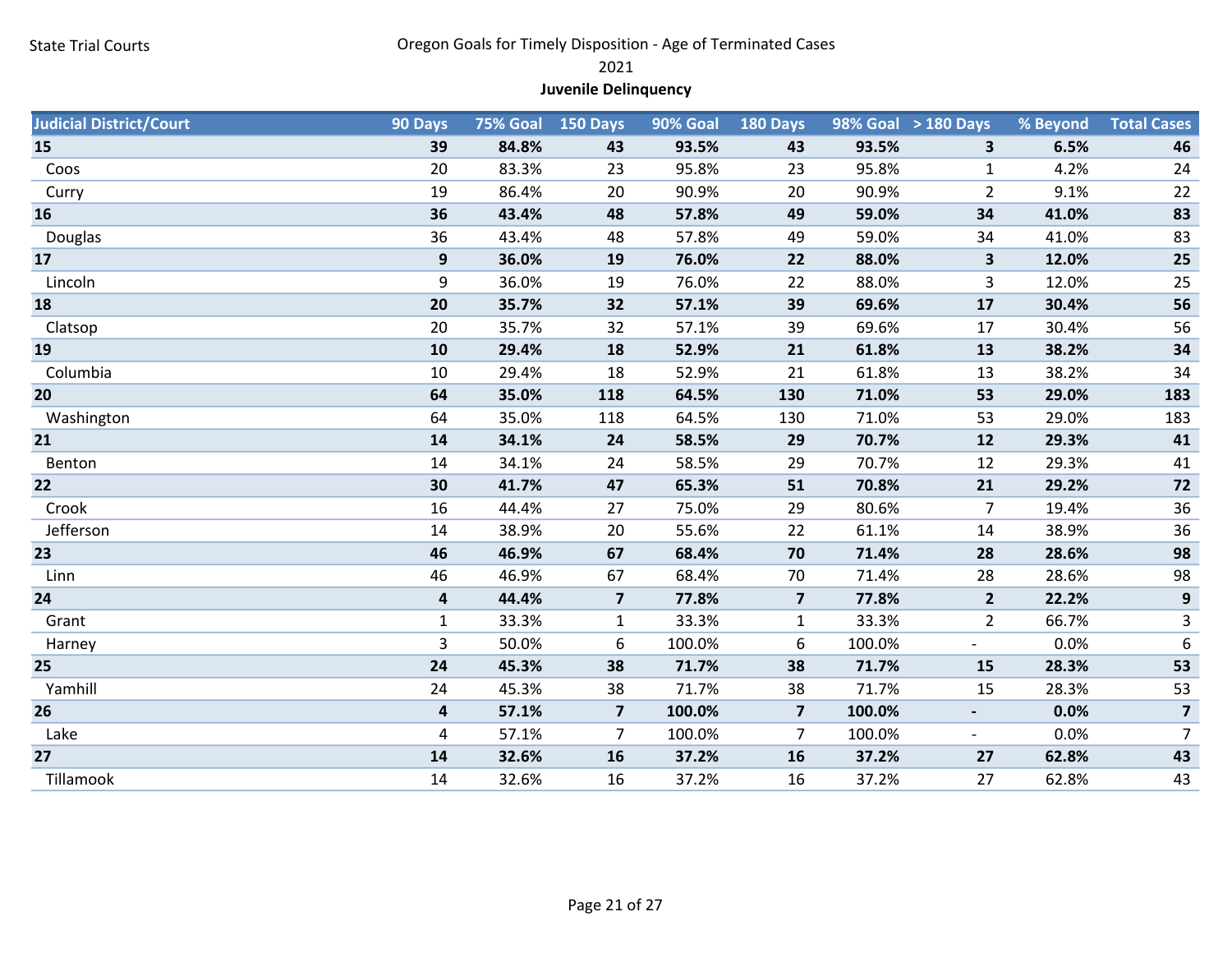#### 2021

#### Juvenile Jurisdiction

| <b>Judicial District/Court</b> | 60 Days      | 75% Goal | 90 Days                  | 98% Goal | $>90$ Days               | % Beyond | <b>Total Cases</b> |
|--------------------------------|--------------|----------|--------------------------|----------|--------------------------|----------|--------------------|
| $\mathbf{1}$                   | 125          | 51.9%    | 165                      | 68.5%    | 76                       | 31.5%    | 241                |
| Jackson                        | 125          | 51.9%    | 165                      | 68.5%    | 76                       | 31.5%    | 241                |
| $\overline{2}$                 | 193          | 55.0%    | 281                      | 80.1%    | 70                       | 19.9%    | 351                |
| Lane                           | 193          | 55.0%    | 281                      | 80.1%    | 70                       | 19.9%    | 351                |
| $\overline{\mathbf{3}}$        | 75           | 30.9%    | 151                      | 62.1%    | 92                       | 37.9%    | 243                |
| Marion                         | 75           | 30.9%    | 151                      | 62.1%    | 92                       | 37.9%    | 243                |
| $\overline{\mathbf{4}}$        | 53           | 14.9%    | 117                      | 32.9%    | 239                      | 67.1%    | 356                |
| Multnomah                      | 53           | 14.9%    | 117                      | 32.9%    | 239                      | 67.1%    | 356                |
| 5                              | 26           | 18.2%    | 61                       | 42.7%    | 82                       | 57.3%    | 143                |
| Clackamas                      | 26           | 18.2%    | 61                       | 42.7%    | 82                       | 57.3%    | 143                |
| 6                              | 15           | 13.6%    | 47                       | 42.7%    | 63                       | 57.3%    | 110                |
| Morrow                         | 3            | 13.6%    | 5                        | 22.7%    | 17                       | 77.3%    | 22                 |
| Umatilla                       | 12           | 13.6%    | 42                       | 47.7%    | 46                       | 52.3%    | 88                 |
| $\overline{7}$                 | 21           | 65.6%    | 25                       | 78.1%    | $\overline{\mathbf{z}}$  | 21.9%    | 32                 |
| Gilliam                        |              | 0.0%     | $\overline{\phantom{0}}$ | 0.0%     | 2                        | 100.0%   | $\overline{2}$     |
| <b>Hood River</b>              | 5            | 55.6%    | 8                        | 88.9%    | 1                        | 11.1%    | $\boldsymbol{9}$   |
| Sherman                        | $\mathbf 1$  | 50.0%    | $\mathbf{1}$             | 50.0%    | $\mathbf{1}$             | 50.0%    | $\overline{2}$     |
| Wasco                          | 14           | 77.8%    | 15                       | 83.3%    | 3                        | 16.7%    | 18                 |
| Wheeler                        | $\mathbf{1}$ | 100.0%   | $\mathbf{1}$             | 100.0%   | $\overline{\phantom{a}}$ | 0.0%     | $\mathbf{1}$       |
| 8                              |              | 0.0%     | $\mathbf{1}$             | 5.6%     | 17                       | 94.4%    | 18                 |
| Baker                          |              | 0.0%     | $\mathbf{1}$             | 5.6%     | 17                       | 94.4%    | 18                 |
| 9                              | 38           | 48.7%    | 58                       | 74.4%    | 20                       | 25.6%    | 78                 |
| Malheur                        | 38           | 48.7%    | 58                       | 74.4%    | 20                       | 25.6%    | 78                 |
| 10                             | 5            | 41.7%    | 9                        | 75.0%    | $\overline{\mathbf{3}}$  | 25.0%    | 12                 |
| Union                          | 5            | 50.0%    | 9                        | 90.0%    | 1                        | 10.0%    | 10                 |
| Wallowa                        |              | 0.0%     | ÷,                       | 0.0%     | $\overline{2}$           | 100.0%   | $\overline{2}$     |
| 11                             | 26           | 25.7%    | 49                       | 48.5%    | 52                       | 51.5%    | 101                |
| Deschutes                      | 26           | 25.7%    | 49                       | 48.5%    | 52                       | 51.5%    | 101                |
| 12                             | 17           | 34.0%    | 47                       | 94.0%    | 3                        | 6.0%     | 50                 |
| Polk                           | 17           | 34.0%    | 47                       | 94.0%    | 3                        | 6.0%     | 50                 |
| 13                             | 57           | 46.0%    | 99                       | 79.8%    | 25                       | 20.2%    | 124                |
| Klamath                        | 57           | 46.0%    | 99                       | 79.8%    | 25                       | 20.2%    | 124                |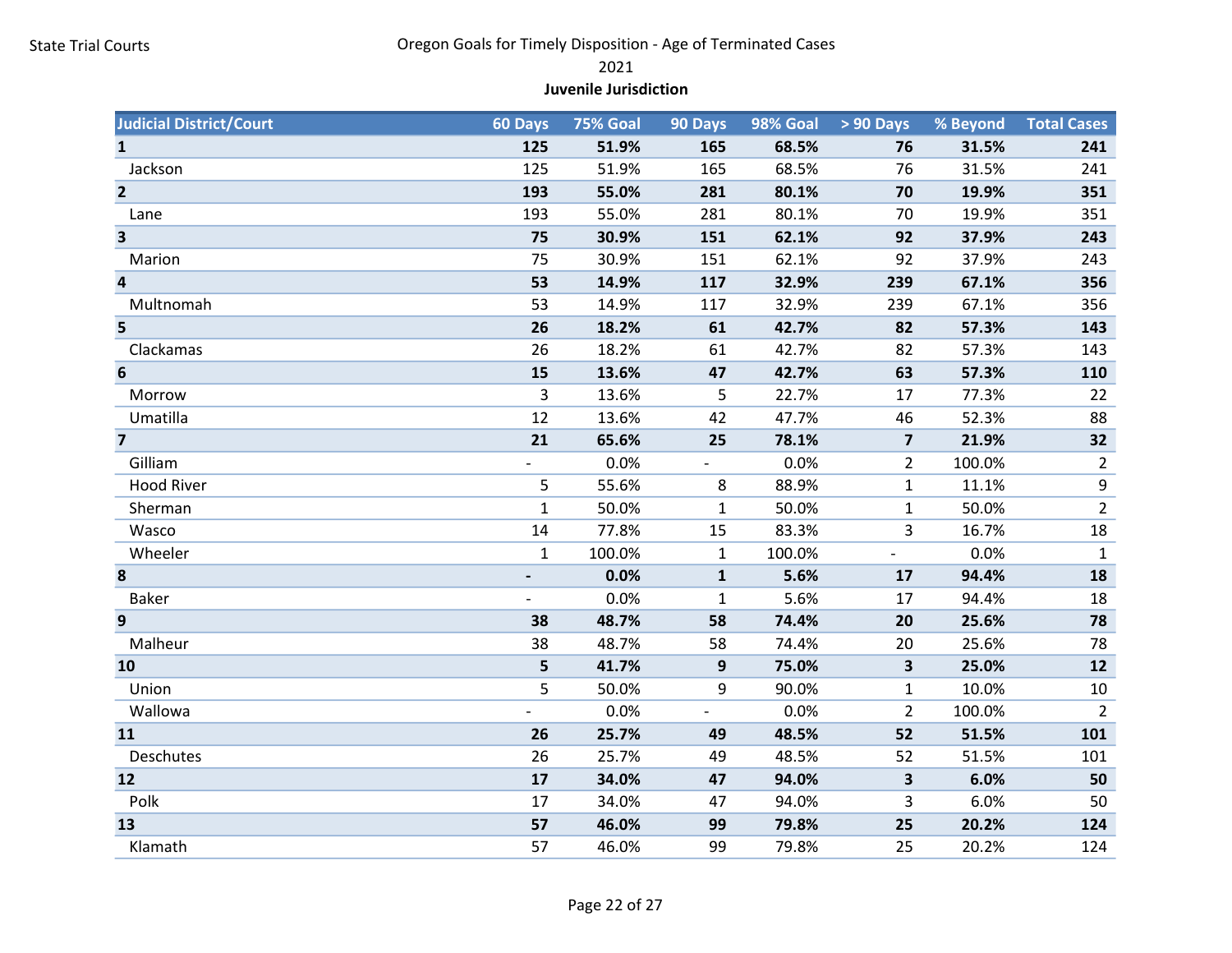#### 2021

#### Juvenile Jurisdiction

| <b>Judicial District/Court</b> | 60 Days                 | 75% Goal | 90 Days                 | 98% Goal | > 90 Days                | % Beyond | <b>Total Cases</b> |
|--------------------------------|-------------------------|----------|-------------------------|----------|--------------------------|----------|--------------------|
| 14                             | 43                      | 64.2%    | 51                      | 76.1%    | 16                       | 23.9%    | 67                 |
| Josephine                      | 43                      | 64.2%    | 51                      | 76.1%    | 16                       | 23.9%    | 67                 |
| 15                             | 40                      | 50.0%    | 52                      | 65.0%    | 28                       | 35.0%    | 80                 |
| Coos                           | 28                      | 50.0%    | 36                      | 64.3%    | 20                       | 35.7%    | 56                 |
| Curry                          | 12                      | 50.0%    | 16                      | 66.7%    | 8                        | 33.3%    | 24                 |
| 16                             | 41                      | 22.2%    | 70                      | 37.8%    | 115                      | 62.2%    | 185                |
| Douglas                        | 41                      | 22.2%    | 70                      | 37.8%    | 115                      | 62.2%    | 185                |
| 17                             | 23                      | 62.2%    | 27                      | 73.0%    | 10                       | 27.0%    | 37                 |
| Lincoln                        | 23                      | 62.2%    | 27                      | 73.0%    | 10                       | 27.0%    | 37                 |
| 18                             | 21                      | 77.8%    | 27                      | 100.0%   | $\blacksquare$           | 0.0%     | 27                 |
| Clatsop                        | 21                      | 77.8%    | 27                      | 100.0%   |                          | 0.0%     | 27                 |
| 19                             | 18                      | 34.0%    | 32                      | 60.4%    | 21                       | 39.6%    | 53                 |
| Columbia                       | 18                      | 34.0%    | 32                      | 60.4%    | 21                       | 39.6%    | 53                 |
| 20                             | 71                      | 38.4%    | 110                     | 59.5%    | 75                       | 40.5%    | 185                |
| Washington                     | 71                      | 38.4%    | 110                     | 59.5%    | 75                       | 40.5%    | 185                |
| 21                             | 25                      | 43.1%    | 51                      | 87.9%    | $\overline{7}$           | 12.1%    | 58                 |
| Benton                         | 25                      | 43.1%    | 51                      | 87.9%    | $\overline{7}$           | 12.1%    | 58                 |
| 22                             | 17                      | 50.0%    | 28                      | 82.4%    | 6                        | 17.6%    | 34                 |
| Crook                          | 10                      | 47.6%    | 16                      | 76.2%    | 5                        | 23.8%    | 21                 |
| Jefferson                      | $\overline{7}$          | 53.8%    | 12                      | 92.3%    | $\mathbf 1$              | 7.7%     | 13                 |
| 23                             | 13                      | 15.3%    | 30                      | 35.3%    | 55                       | 64.7%    | 85                 |
| Linn                           | 13                      | 15.3%    | 30                      | 35.3%    | 55                       | 64.7%    | 85                 |
| 24                             | 18                      | 54.5%    | 30                      | 90.9%    | 3                        | 9.1%     | 33                 |
| Grant                          | 3                       | 50.0%    | 6                       | 100.0%   | $\overline{\phantom{a}}$ | 0.0%     | 6                  |
| Harney                         | 15                      | 55.6%    | 24                      | 88.9%    | 3                        | 11.1%    | 27                 |
| 25                             | 23                      | 37.7%    | 34                      | 55.7%    | 27                       | 44.3%    | 61                 |
| Yamhill                        | 23                      | 37.7%    | 34                      | 55.7%    | 27                       | 44.3%    | 61                 |
| 26                             | $\overline{\mathbf{4}}$ | 80.0%    | $\overline{\mathbf{4}}$ | 80.0%    | $\mathbf{1}$             | 20.0%    | 5                  |
| Lake                           | 4                       | 80.0%    | 4                       | 80.0%    | $\mathbf{1}$             | 20.0%    | 5                  |
| 27                             | 12                      | 48.0%    | 14                      | 56.0%    | 11                       | 44.0%    | 25                 |
| Tillamook                      | 12                      | 48.0%    | 14                      | 56.0%    | 11                       | 44.0%    | 25                 |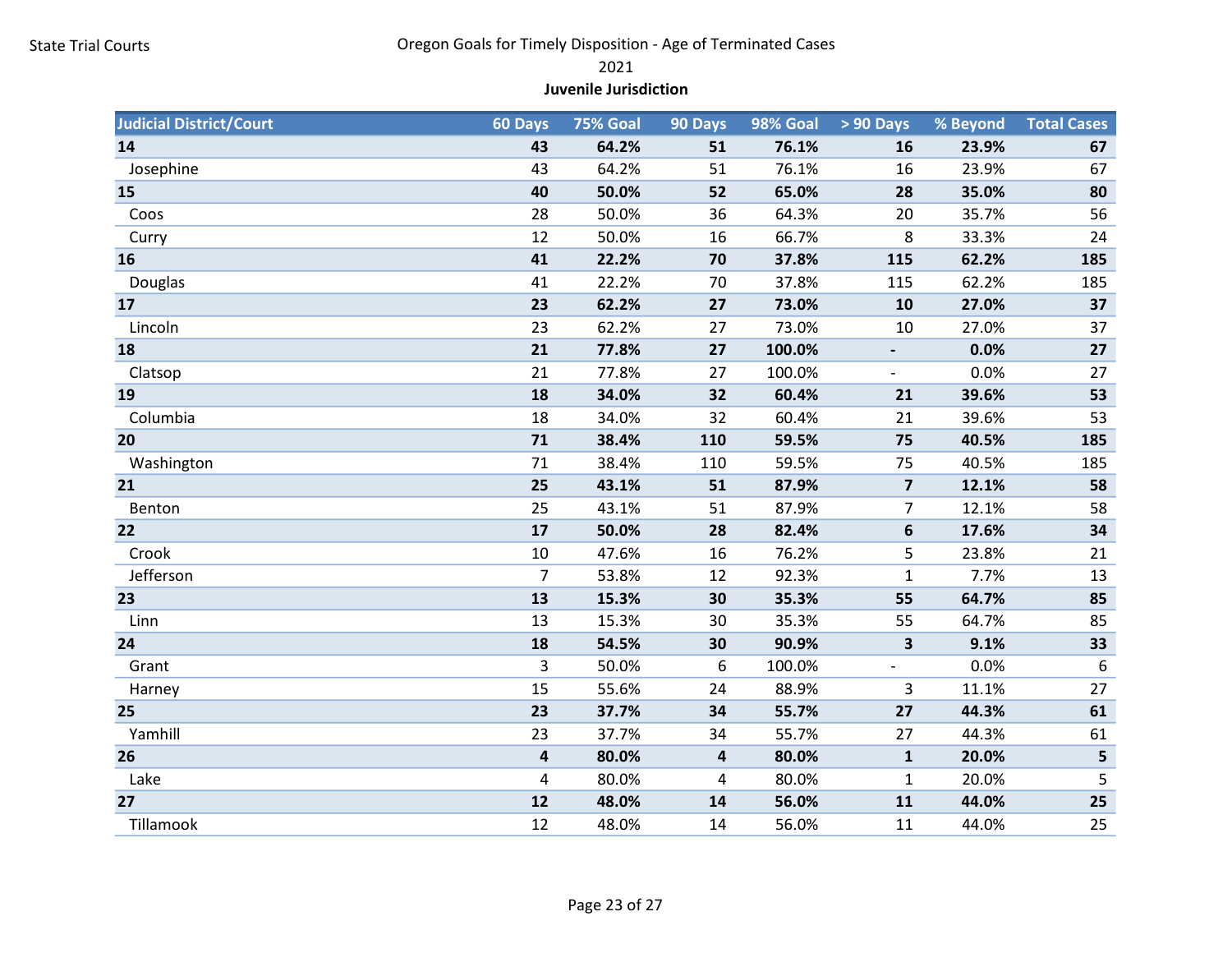2021

# Juvenile Dependency TPR

| <b>Judicial District/Court</b> | 270 Days                |        | 98% Goal > 270 Days      | % Beyond | <b>Total Cases</b>      |
|--------------------------------|-------------------------|--------|--------------------------|----------|-------------------------|
| $\mathbf{1}$                   | 53                      | 77.9%  | 15                       | 22.1%    | 68                      |
| Jackson                        | 53                      | 77.9%  | 15                       | 22.1%    | 68                      |
| $\overline{2}$                 | 91                      | 62.8%  | 54                       | 37.2%    | 145                     |
| Lane                           | 91                      | 62.8%  | 54                       | 37.2%    | 145                     |
| $\overline{\mathbf{3}}$        | 139                     | 93.3%  | 10                       | 6.7%     | 149                     |
| Marion                         | 139                     | 93.3%  | 10                       | 6.7%     | 149                     |
| $\overline{\mathbf{4}}$        | 151                     | 58.3%  | 108                      | 41.7%    | 259                     |
| Multnomah                      | 151                     | 58.3%  | 108                      | 41.7%    | 259                     |
| 5                              | 15                      | 48.4%  | 16                       | 51.6%    | 31                      |
| Clackamas                      | 15                      | 48.4%  | 16                       | 51.6%    | 31                      |
| $6\phantom{1}6$                | 45                      | 84.9%  | 8                        | 15.1%    | 53                      |
| Umatilla                       | 45                      | 84.9%  | 8                        | 15.1%    | 53                      |
| $\overline{7}$                 | $\overline{7}$          | 46.7%  | 8                        | 53.3%    | 15                      |
| Gilliam                        |                         | 0.0%   | $\overline{2}$           | 100.0%   | $\overline{2}$          |
| <b>Hood River</b>              | 6                       | 75.0%  | $\overline{2}$           | 25.0%    | $\,8\,$                 |
| Sherman                        | $\mathbf{1}$            | 33.3%  | $\overline{2}$           | 66.7%    | $\overline{3}$          |
| Wasco                          |                         | 0.0%   | $\overline{2}$           | 100.0%   | $\overline{2}$          |
| 8                              | $\overline{2}$          | 100.0% |                          | 0.0%     | $\mathbf{2}$            |
| Baker                          | $\overline{2}$          | 100.0% |                          | 0.0%     | $\overline{2}$          |
| $\mathbf{9}$                   | 38                      | 86.4%  | 6                        | 13.6%    | 44                      |
| Malheur                        | 38                      | 86.4%  | 6                        | 13.6%    | 44                      |
| 10                             | 6                       | 100.0% |                          | 0.0%     | $\boldsymbol{6}$        |
| Union                          | 6                       | 100.0% |                          | 0.0%     | 6                       |
| 11                             | 22                      | 78.6%  | 6                        | 21.4%    | 28                      |
| Deschutes                      | 22                      | 78.6%  | 6                        | 21.4%    | 28                      |
| 12                             | $\overline{\mathbf{z}}$ | 100.0% |                          | 0.0%     | $\overline{\mathbf{z}}$ |
| Polk                           | $\overline{7}$          | 100.0% | $\overline{\phantom{a}}$ | 0.0%     | $\overline{7}$          |
| 13                             | 21                      | 100.0% |                          | 0.0%     | 21                      |
| Klamath                        | 21                      | 100.0% |                          | 0.0%     | 21                      |
| 14                             | 23                      | 79.3%  | 6                        | 20.7%    | 29                      |
| Josephine                      | 23                      | 79.3%  | 6                        | 20.7%    | 29                      |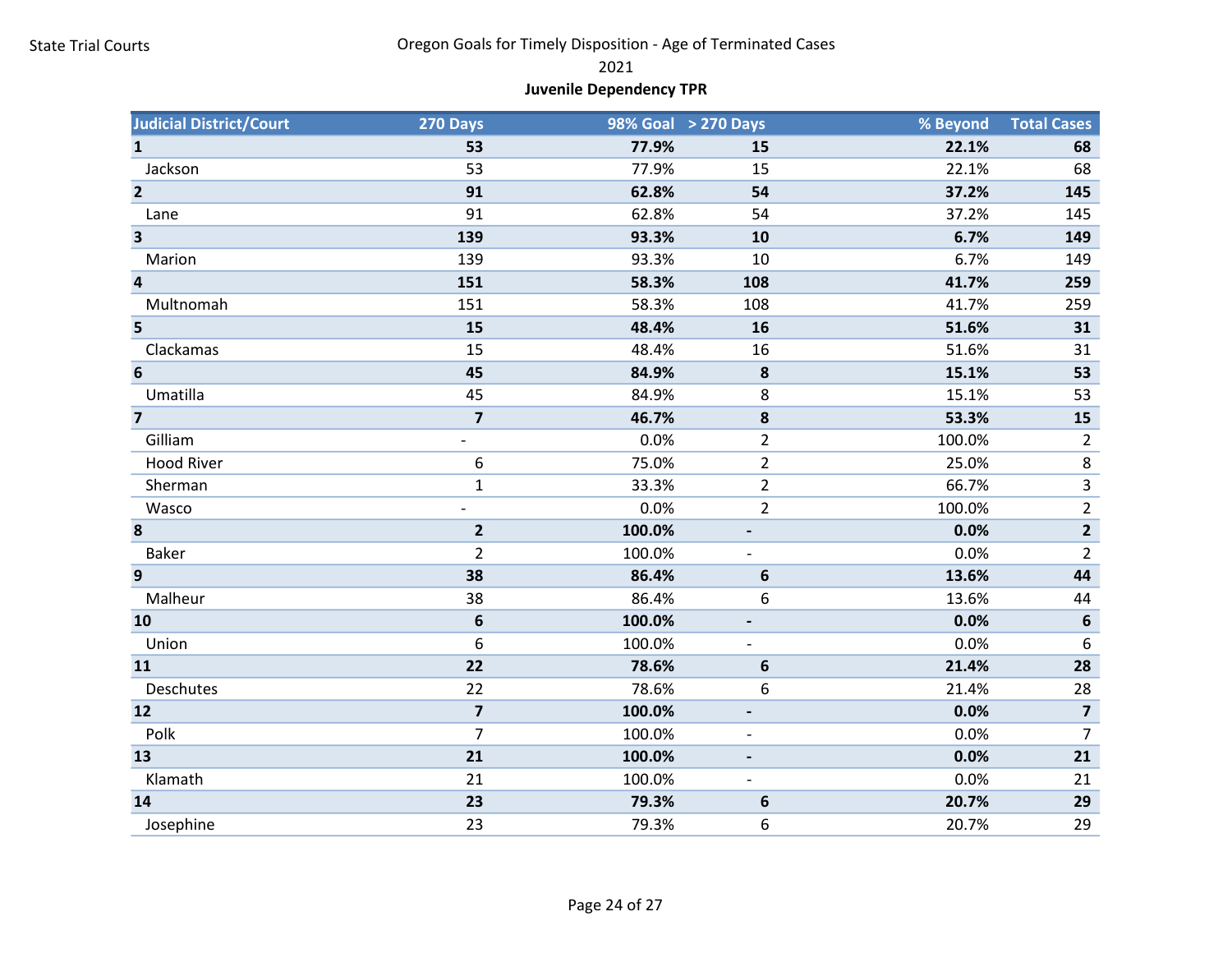2021

# Juvenile Dependency TPR

| <b>Judicial District/Court</b> | 270 Days                |        | 98% Goal > 270 Days     | % Beyond | <b>Total Cases</b>      |
|--------------------------------|-------------------------|--------|-------------------------|----------|-------------------------|
| 15                             | 27                      | 64.3%  | 15                      | 35.7%    | 42                      |
| Coos                           | 14                      | 73.7%  | 5                       | 26.3%    | 19                      |
| Curry                          | 13                      | 56.5%  | 10                      | 43.5%    | 23                      |
| 16                             | 12                      | 23.1%  | 40                      | 76.9%    | 52                      |
| Douglas                        | 12                      | 23.1%  | 40                      | 76.9%    | 52                      |
| 17                             | $\overline{\mathbf{z}}$ | 58.3%  | 5                       | 41.7%    | 12                      |
| Lincoln                        | $\overline{7}$          | 58.3%  | 5                       | 41.7%    | 12                      |
| 18                             | 28                      | 100.0% |                         | 0.0%     | 28                      |
| Clatsop                        | 28                      | 100.0% |                         | 0.0%     | 28                      |
| 19                             |                         | 0.0%   | $\overline{2}$          | 100.0%   | $\overline{2}$          |
| Columbia                       |                         | 0.0%   | $\overline{2}$          | 100.0%   | $\overline{2}$          |
| 20                             | 69                      | 70.4%  | 29                      | 29.6%    | 98                      |
| Washington                     | 69                      | 70.4%  | 29                      | 29.6%    | 98                      |
| 21                             | $\overline{7}$          | 63.6%  | 4                       | 36.4%    | 11                      |
| Benton                         | $\overline{7}$          | 63.6%  | 4                       | 36.4%    | 11                      |
| 22                             | 20                      | 95.2%  | $\mathbf{1}$            | 4.8%     | 21                      |
| Crook                          | 5                       | 83.3%  | 1                       | 16.7%    | 6                       |
| Jefferson                      | 15                      | 100.0% |                         | 0.0%     | 15                      |
| 23                             | 21                      | 84.0%  | 4                       | 16.0%    | 25                      |
| Linn                           | 21                      | 84.0%  | 4                       | 16.0%    | 25                      |
| 24                             | 3                       | 100.0% |                         | 0.0%     | $\overline{\mathbf{3}}$ |
| Grant                          | 3                       | 100.0% |                         | 0.0%     | 3                       |
| 25                             | $\overline{2}$          | 50.0%  | $\overline{2}$          | 50.0%    | 4                       |
| Yamhill                        | $\overline{2}$          | 50.0%  | 2                       | 50.0%    | 4                       |
| 26                             |                         | 0.0%   | $\overline{\mathbf{3}}$ | 100.0%   | 3                       |
| Lake                           |                         | 0.0%   | 3                       | 100.0%   | 3                       |
| 27                             | 4                       | 50.0%  | 4                       | 50.0%    | $\pmb{8}$               |
| Tillamook                      | 4                       | 50.0%  | 4                       | 50.0%    | 8                       |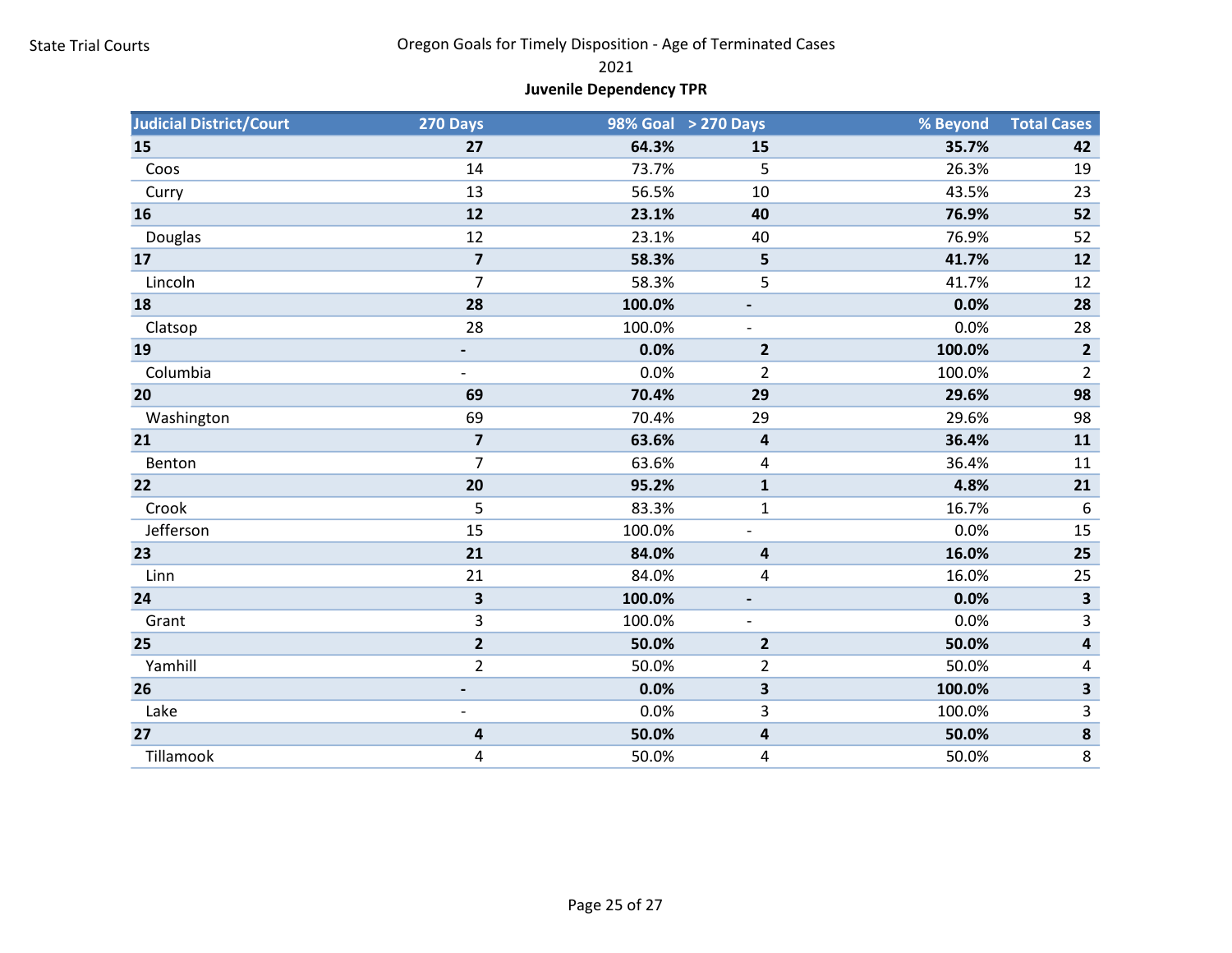2021

# Juvenile Dependency Permanency Hearing

| <b>Judicial District/Court</b> | 425 Days                |        | 98% Goal > 425 Days      | % Beyond | <b>Total Cases</b> |
|--------------------------------|-------------------------|--------|--------------------------|----------|--------------------|
| $\mathbf{1}$                   | 169                     | 99.4%  | $\mathbf{1}$             | 0.6%     | 170                |
| Jackson                        | 169                     | 99.4%  | $\mathbf{1}$             | 0.6%     | 170                |
| $\overline{\mathbf{2}}$        | 199                     | 78.0%  | 56                       | 22.0%    | 255                |
| Lane                           | 199                     | 78.0%  | 56                       | 22.0%    | 255                |
| $\overline{\mathbf{3}}$        | 114                     | 89.8%  | 13                       | 10.2%    | 127                |
| Marion                         | 114                     | 89.8%  | 13                       | 10.2%    | 127                |
| $\overline{\mathbf{4}}$        | 243                     | 76.9%  | 73                       | 23.1%    | 316                |
| Multnomah                      | 243                     | 76.9%  | 73                       | 23.1%    | 316                |
| 5                              | 68                      | 86.1%  | 11                       | 13.9%    | 79                 |
| Clackamas                      | 68                      | 86.1%  | 11                       | 13.9%    | 79                 |
| $6\phantom{1}6$                | 77                      | 91.7%  | $\overline{7}$           | 8.3%     | 84                 |
| Morrow                         | 11                      | 100.0% | $\overline{\phantom{a}}$ | 0.0%     | 11                 |
| Umatilla                       | 66                      | 90.4%  | $\overline{7}$           | 9.6%     | 73                 |
| $\overline{7}$                 | 22                      | 75.9%  | $\overline{\mathbf{z}}$  | 24.1%    | 29                 |
| <b>Hood River</b>              | 11                      | 64.7%  | 6                        | 35.3%    | 17                 |
| Sherman                        | $\mathbf{1}$            | 100.0% | $\overline{\phantom{a}}$ | 0.0%     | $\mathbf{1}$       |
| Wasco                          | 10                      | 90.9%  | $\mathbf{1}$             | 9.1%     | 11                 |
| 8                              | $\overline{\mathbf{z}}$ | 87.5%  | $\mathbf 1$              | 12.5%    | $\pmb{8}$          |
| <b>Baker</b>                   | $\overline{7}$          | 87.5%  | 1                        | 12.5%    | 8                  |
| 9                              | 54                      | 77.1%  | 16                       | 22.9%    | 70                 |
| Malheur                        | 54                      | 77.1%  | 16                       | 22.9%    | 70                 |
| 10                             | 17                      | 94.4%  | ${\bf 1}$                | 5.6%     | 18                 |
| Union                          | 14                      | 100.0% | $\overline{\phantom{a}}$ | 0.0%     | 14                 |
| Wallowa                        | $\overline{3}$          | 75.0%  | $\mathbf{1}$             | 25.0%    | $\overline{4}$     |
| 11                             | 63                      | 84.0%  | 12                       | 16.0%    | 75                 |
| Deschutes                      | 63                      | 84.0%  | 12                       | 16.0%    | 75                 |
| 12                             | 35                      | 94.6%  | $\overline{2}$           | 5.4%     | 37                 |
| Polk                           | 35                      | 94.6%  | $\overline{2}$           | 5.4%     | 37                 |
| 13                             | 40                      | 93.0%  | 3                        | 7.0%     | 43                 |
| Klamath                        | 40                      | 93.0%  | 3                        | 7.0%     | 43                 |
| 14                             | 60                      | 100.0% |                          | 0.0%     | 60                 |
| Josephine                      | 60                      | 100.0% |                          | 0.0%     | 60                 |